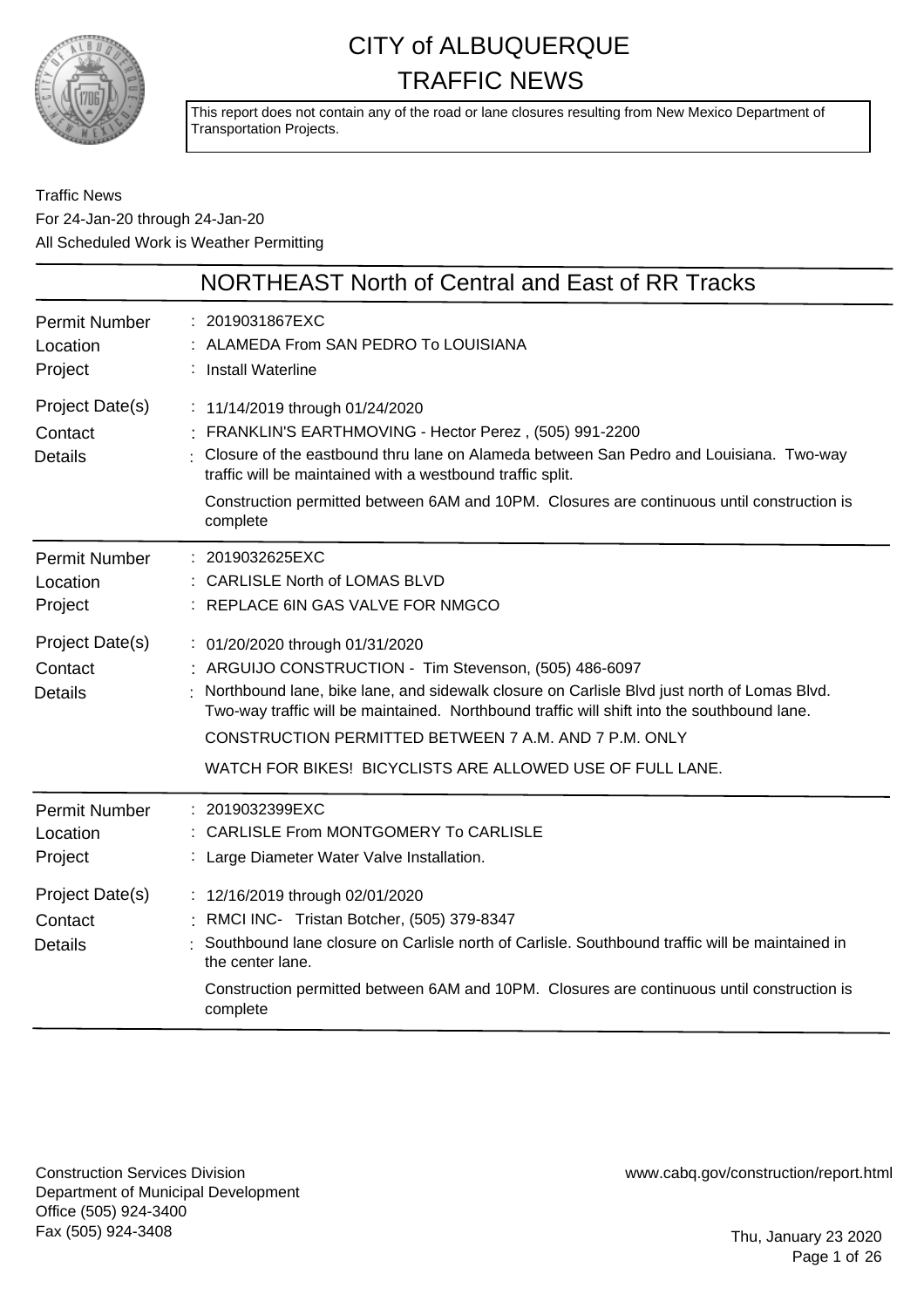

This report does not contain any of the road or lane closures resulting from New Mexico Department of Transportation Projects.

### Traffic News For 24-Jan-20 through 24-Jan-20 All Scheduled Work is Weather Permitting

|                                              | NORTHEAST North of Central and East of RR Tracks                                                                                                                                                                     |
|----------------------------------------------|----------------------------------------------------------------------------------------------------------------------------------------------------------------------------------------------------------------------|
| <b>Permit Number</b>                         | 2020032835EXC                                                                                                                                                                                                        |
| Location                                     | <b>CARLISLE From ROMA To MARQUETTE</b>                                                                                                                                                                               |
| Project                                      | : Gas Tie In.                                                                                                                                                                                                        |
| Project Date(s)<br>Contact<br><b>Details</b> | : 01/24/2020 through 01/24/2020<br>: TLC - David Grogan, (505) 389-8476<br>Northbound total closure on Carlisle between Marquette and Roma.<br>LANE CLOSURE FROM 6 A.M. to 10 P.M. ONLY<br>Follow detour             |
| <b>Permit Number</b>                         | : 2020032894EXC                                                                                                                                                                                                      |
| Location                                     | : 4401 CENTRAL AVE NE                                                                                                                                                                                                |
| Project                                      | : Replace an Existing Apron.                                                                                                                                                                                         |
| Project Date(s)<br>Contact<br><b>Details</b> | : 01/21/2020 through 01/24/2020<br>: ECE CONSTRUCTION INC - Cesar A. Marquez, (505) 306-7479<br>Northbound sidewalk closure on Washington north of Central.<br>CONSTRUCTION PERMITTED BETWEEN 7 A.M. AND 7 P.M. ONLY |
| <b>Permit Number</b>                         | : 2020032742EXC                                                                                                                                                                                                      |
| Location                                     | 4101 CENTRAL AVE NE                                                                                                                                                                                                  |
| Project                                      | : WORK ORDER# 902283                                                                                                                                                                                                 |
| Project Date(s)<br><b>Details</b>            | : 01/13/2020 through 06/29/2020                                                                                                                                                                                      |
| <b>Permit Number</b>                         | : 2019027609EXC                                                                                                                                                                                                      |
| Location                                     | 6301 EAGLE ROCK AVE NE                                                                                                                                                                                               |
| Project                                      | : Road Closure to Direct Incoming and Outbound Traffic - 1 YEAR PERMIT.                                                                                                                                              |
| Project Date(s)                              | : 04/09/2019 through 04/09/2020                                                                                                                                                                                      |
| Contact                                      | : COA - Joaquin Rimbert - SOLID WASTE, (505) 261-3347                                                                                                                                                                |
| Details                                      | Total closure on Eagle Rock Ave. at Eagle Rock Convenience Center east of San Pedro.                                                                                                                                 |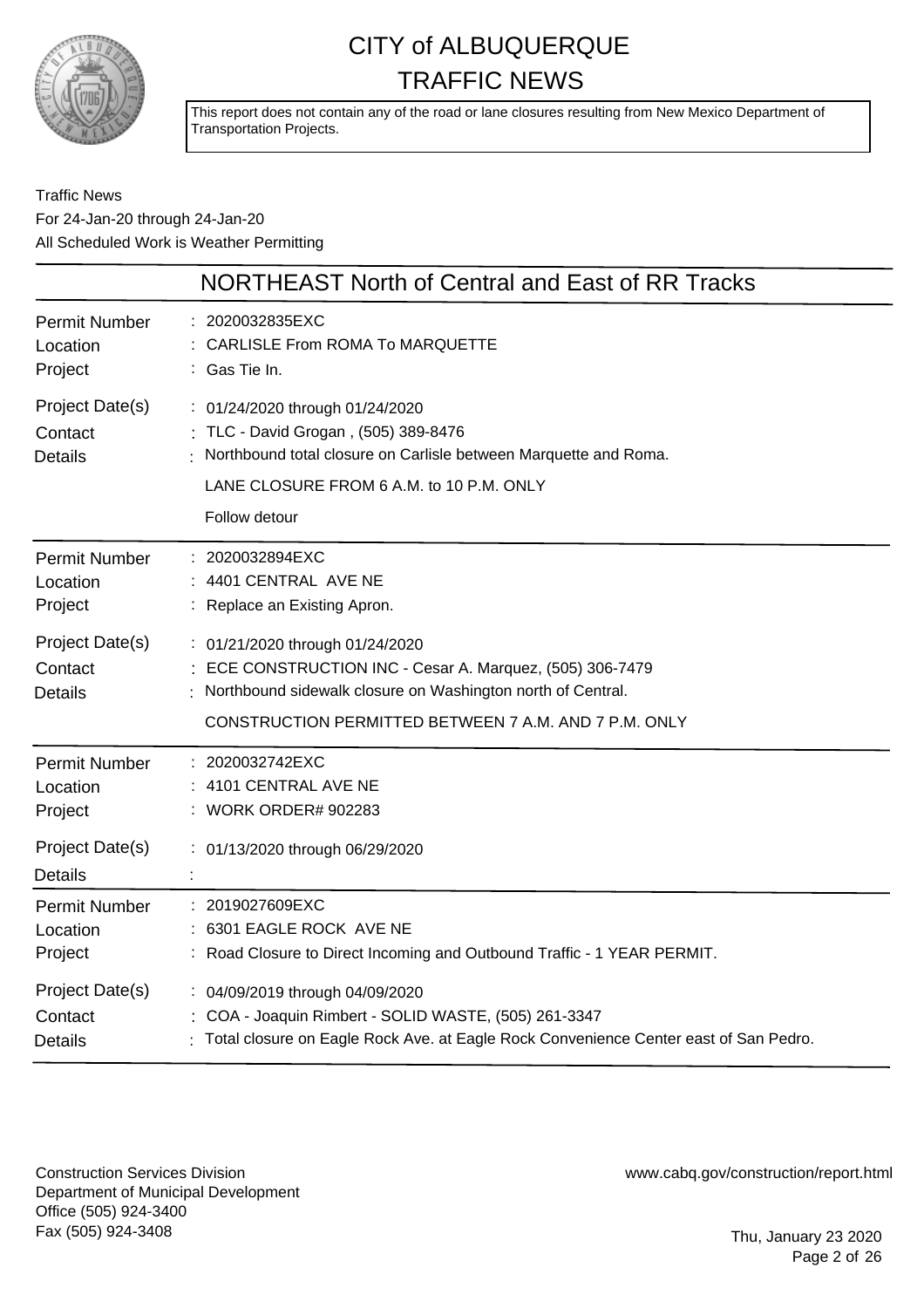

This report does not contain any of the road or lane closures resulting from New Mexico Department of Transportation Projects.

### Traffic News For 24-Jan-20 through 24-Jan-20 All Scheduled Work is Weather Permitting

|                                                                                      | NORTHEAST North of Central and East of RR Tracks                                                                                                                                                                                                                                                                                                                                                                                                                                                                                                                                                                                                                                                                                                                                                                                                                                                                                                                                                                                                                                                                                                                                                                                                                                                                                                                                                                                          |
|--------------------------------------------------------------------------------------|-------------------------------------------------------------------------------------------------------------------------------------------------------------------------------------------------------------------------------------------------------------------------------------------------------------------------------------------------------------------------------------------------------------------------------------------------------------------------------------------------------------------------------------------------------------------------------------------------------------------------------------------------------------------------------------------------------------------------------------------------------------------------------------------------------------------------------------------------------------------------------------------------------------------------------------------------------------------------------------------------------------------------------------------------------------------------------------------------------------------------------------------------------------------------------------------------------------------------------------------------------------------------------------------------------------------------------------------------------------------------------------------------------------------------------------------|
| <b>Permit Number</b><br>Location<br>Project                                          | : 2020032902EXC<br>606 EDITH BLVD NE<br><b>EMERGENCY SERVICE LEAK</b>                                                                                                                                                                                                                                                                                                                                                                                                                                                                                                                                                                                                                                                                                                                                                                                                                                                                                                                                                                                                                                                                                                                                                                                                                                                                                                                                                                     |
| Project Date(s)<br>Contact<br><b>Details</b>                                         | : 01/21/2020 through 01/28/2020<br>: ABCWUA - Carlos A. Sena, (505) 289-3545                                                                                                                                                                                                                                                                                                                                                                                                                                                                                                                                                                                                                                                                                                                                                                                                                                                                                                                                                                                                                                                                                                                                                                                                                                                                                                                                                              |
| Permit Number<br>Location<br>Project<br>Project Date(s)<br>Contact<br><b>Details</b> | : 2020032642EXC<br>JUAN TABO From MONTGOMERY To COMANCHE<br>NB Dbl Rt Lane Closure between hours of 9AM to 3PM to facilitate removal and replacement of<br>Misc. Conc;<br>: 01/06/2020 through 01/30/2020<br>: ALBUQUERQUE ASPHALT- Brian W Loughridge, (505) 991-5916<br>Construction permitted between 6AM and 10PM. Closures are continuous until construction is<br>complete<br>Phase 1: 9:00AM-3:00PM - Northbound double right lane and sidewalk closure on Juan Tabo<br>between Brussels and Montgomery. Single right lane closure to remain in place overnight for<br>open excavation and concrete curing.<br>Phase 2: Northbound right lane and sidewalk closure on Juan Tabo between Brussels and<br>Montgomery. Traffic will be maintained in the center and left lanes.<br>Phase 3: Eastbound right lane and sidewalk closure on Montgomery west of Juan Tabo<br>intersection. Traffic will be maintained in the center and left lanes.<br>P1/8/2020 hase 4: 1/7-1/14: Westbound right lane and sidewalk closure on Comanche between<br>Madrid and Juan Tabo. Traffic will be maintained in the left lane.<br>Cul-De-Sac closure on Juan Tabo Pl. west of Juan Tabo for equipment storage.<br>1/8/2020 Phase 5: 7/15/7/20-7/22/20 Eastbound right lane and sidewalk closure on Comanche<br>between Camino Sacramento and Madrid. Traffic will be maintained in the left lane.<br>Closures per phase will not be simultaneous. |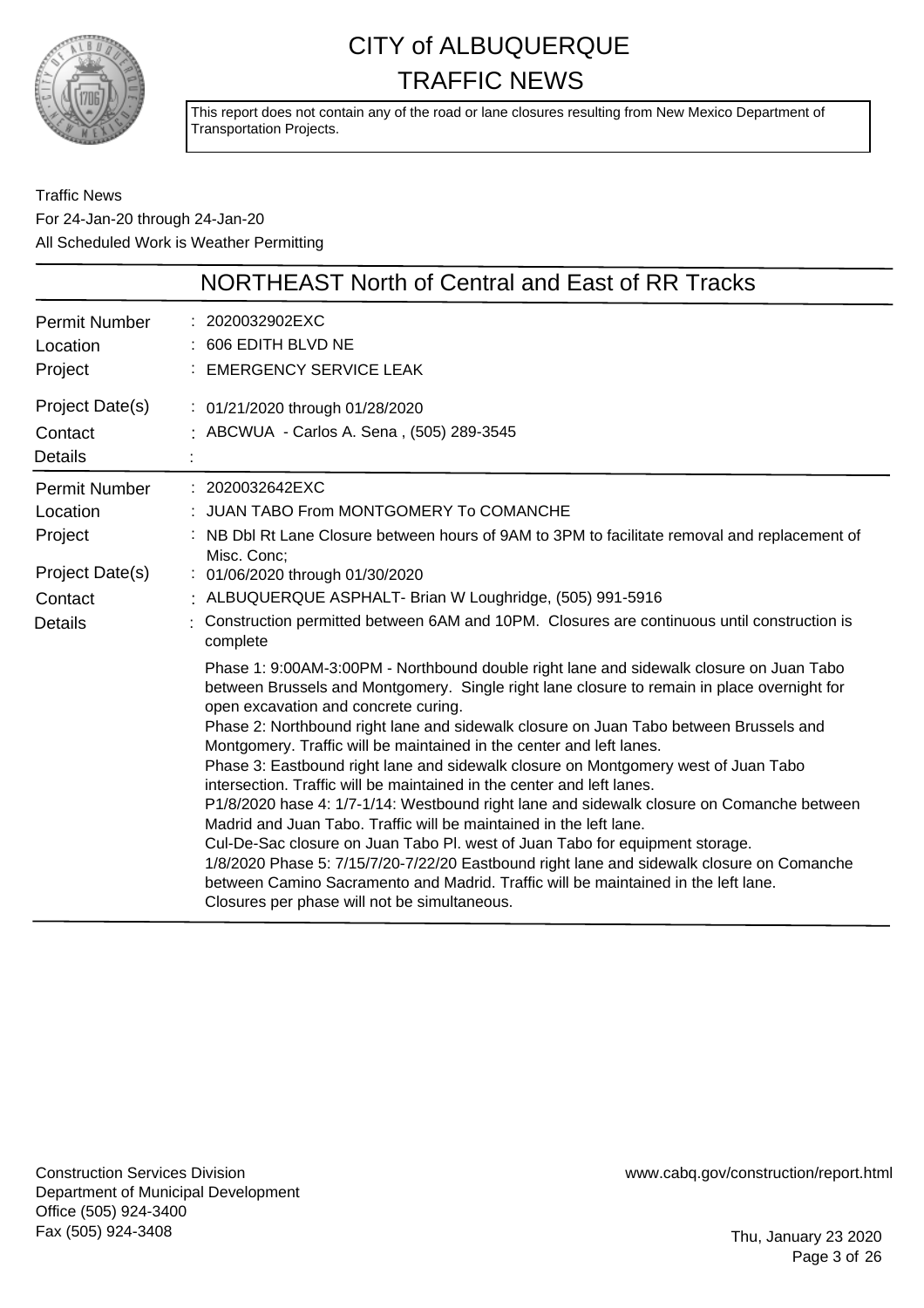

This report does not contain any of the road or lane closures resulting from New Mexico Department of Transportation Projects.

Traffic News For 24-Jan-20 through 24-Jan-20 All Scheduled Work is Weather Permitting

|                                              | NORTHEAST North of Central and East of RR Tracks                                                                                                                                                                                                                                                                                                                                                                                                                                                             |
|----------------------------------------------|--------------------------------------------------------------------------------------------------------------------------------------------------------------------------------------------------------------------------------------------------------------------------------------------------------------------------------------------------------------------------------------------------------------------------------------------------------------------------------------------------------------|
| <b>Permit Number</b><br>Location<br>Project  | : 2020032739EXC<br><b>LOMAS From ADAMS To CARLISLE</b><br>: Directional bore. Install HDPE conduit.                                                                                                                                                                                                                                                                                                                                                                                                          |
| Project Date(s)<br>Contact<br><b>Details</b> | : 01/13/2020 through 01/25/2020<br>: ADB - Brad Melton, (314) 724-2067<br>: Phase I: Westbound right lane and sidewalk closure on Lomas Blvd between Adams St. and<br>Hermosa Dr. Westbound traffic will be reduced to two lanes in 1600 ft. intervals.<br>Phase II: Eastbound right lane and sidewalk closure on Lomas Blvd between Washington St.<br>and Adams St.<br>CONSTRUCTION PERMITTED BETWEEN 7 A.M. AND 7 P.M. ONLY                                                                                |
| <b>Permit Number</b><br>Location<br>Project  | : 2020032801EXC<br>: LOUISIANA From CUTLER To PROSPECT<br>: Replace Broken Hand Hole in Sidewalk.                                                                                                                                                                                                                                                                                                                                                                                                            |
| Project Date(s)<br>Contact<br><b>Details</b> | : 01/22/2020 through 01/24/2020<br>: LIGHT CONNECTIONS - Steve Litle, (303) 809-7696<br>: Northbound sidewalk closure on Spain between Cutler and Prospect.<br>LANE CLOSURE FROM 9 A.M. TO 4 P.M. ONLY.                                                                                                                                                                                                                                                                                                      |
| <b>Permit Number</b><br>Location<br>Project  | : 2020032721EXC<br>: 4400 MASTHEAD ST NE<br>: Pull Fiber through Existing Man Hole entry only.                                                                                                                                                                                                                                                                                                                                                                                                               |
| Project Date(s)<br>Contact<br><b>Details</b> | : 01/20/2020 through 01/24/2020<br>: KELLY CABLE - James Richardson, (505) 280-4383<br>Phase 1: Eastbound right lane, bike lane and sidewalk closure on Masthead west of Wolcott.<br>Traffic will be maintained in the center two way left turn lane.<br>Phase 2: Westbound lane, bike lane and sidewalk closure on Masthead west of Wolcott. Traffic<br>will be maintained in the center two way left turn lane.<br>Closure per phase will not be simultaneous.<br>LANE CLOSURE FROM 9 A.M. TO 4 P.M. ONLY. |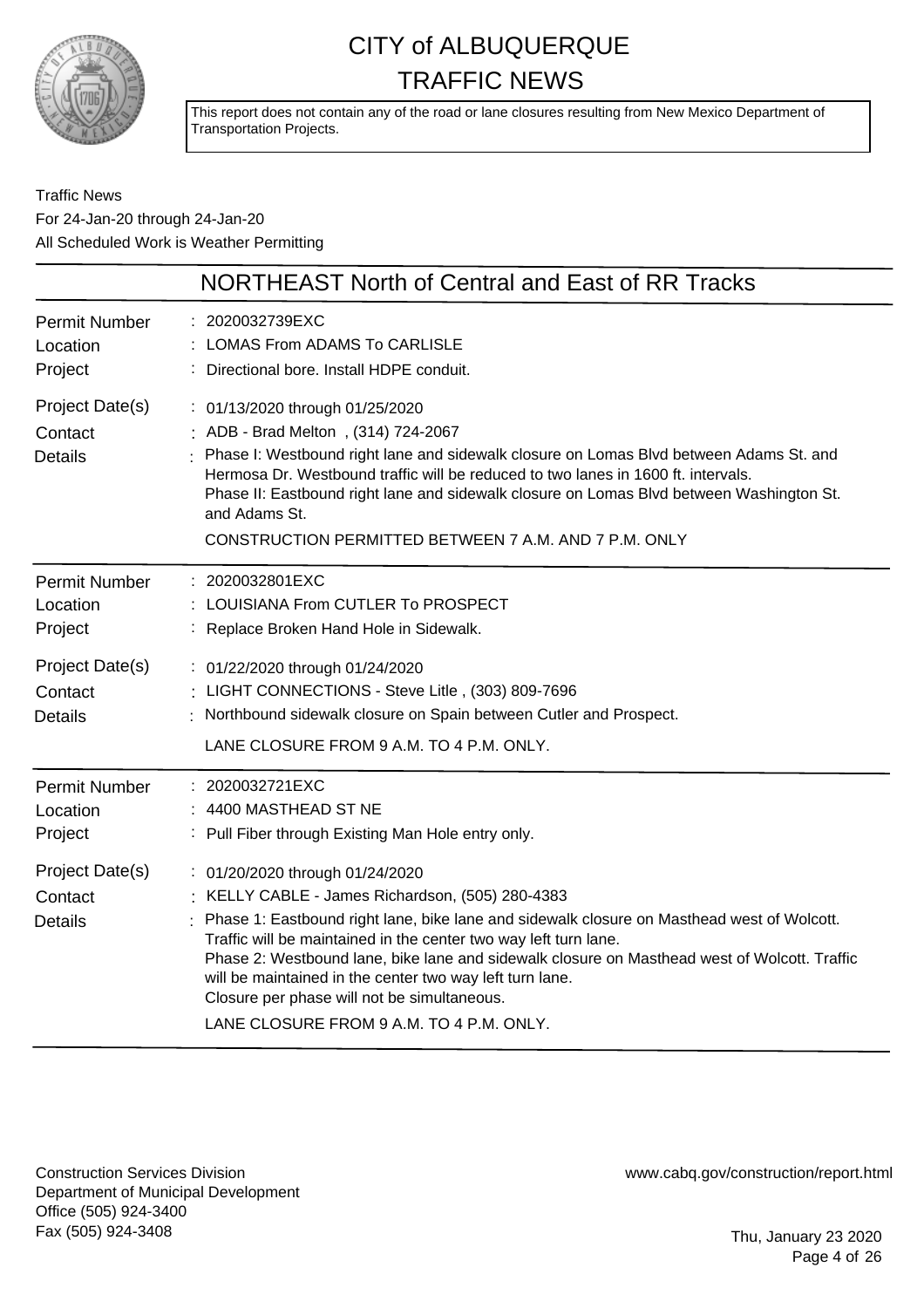

This report does not contain any of the road or lane closures resulting from New Mexico Department of Transportation Projects.

Traffic News For 24-Jan-20 through 24-Jan-20 All Scheduled Work is Weather Permitting

|                                              | NORTHEAST North of Central and East of RR Tracks                                                                                                                                                                                                                                                                                                                                                                                                                                                                              |
|----------------------------------------------|-------------------------------------------------------------------------------------------------------------------------------------------------------------------------------------------------------------------------------------------------------------------------------------------------------------------------------------------------------------------------------------------------------------------------------------------------------------------------------------------------------------------------------|
| <b>Permit Number</b><br>Location<br>Project  | : 2020032672EXC<br>MONTGOMERY From TARA To MONTGOMERY<br>: Sidewalk - Building a Concrete Slope.                                                                                                                                                                                                                                                                                                                                                                                                                              |
| Project Date(s)<br>Contact<br><b>Details</b> | : 01/04/2020 through 01/25/2020<br>: COA Fred Montoya (Street Maint.), (505) 857-8017<br>Eastbound right lane and sidewalk closure on Montgomery east Tara. Traffic will be maintained<br>in the center and left lanes.<br>LANE CLOSURE FROM 9 A.M. TO 4 P.M. ONLY.                                                                                                                                                                                                                                                           |
|                                              | Emergency utility work. Various lanes closed and potential sidewalk closures. Seek alternate<br>route.                                                                                                                                                                                                                                                                                                                                                                                                                        |
| <b>Permit Number</b><br>Location<br>Project  | : 2020032803EXC<br>: MOUNTAIN, BROADWAY, BNFF RR To EDITH<br>: Pot hole utilities using a Vac truck.                                                                                                                                                                                                                                                                                                                                                                                                                          |
| Project Date(s)<br>Contact<br><b>Details</b> | : 01/22/2020 through 01/29/2020<br>COBB FENDLEY- Freddie Jaramillo, (505) 918-8100<br>Phase 1: Eastbound total closure on Mountain with eastbound traffic being maintained in the left<br>turn lane at left turn lanes east and west of Broadway.<br>Phase 2: Westbound total closure on Mountain between Broadway and railroad tracks.<br>Phase 3: Center two way left turn lane closure on Mountain west of Edith.<br>LANE CLOSURE FROM 6 A.M. to 10 P.M. ONLY<br>LANE CLOSURE FROM 9 A.M. TO 4 P.M. ONLY.<br>Follow detour |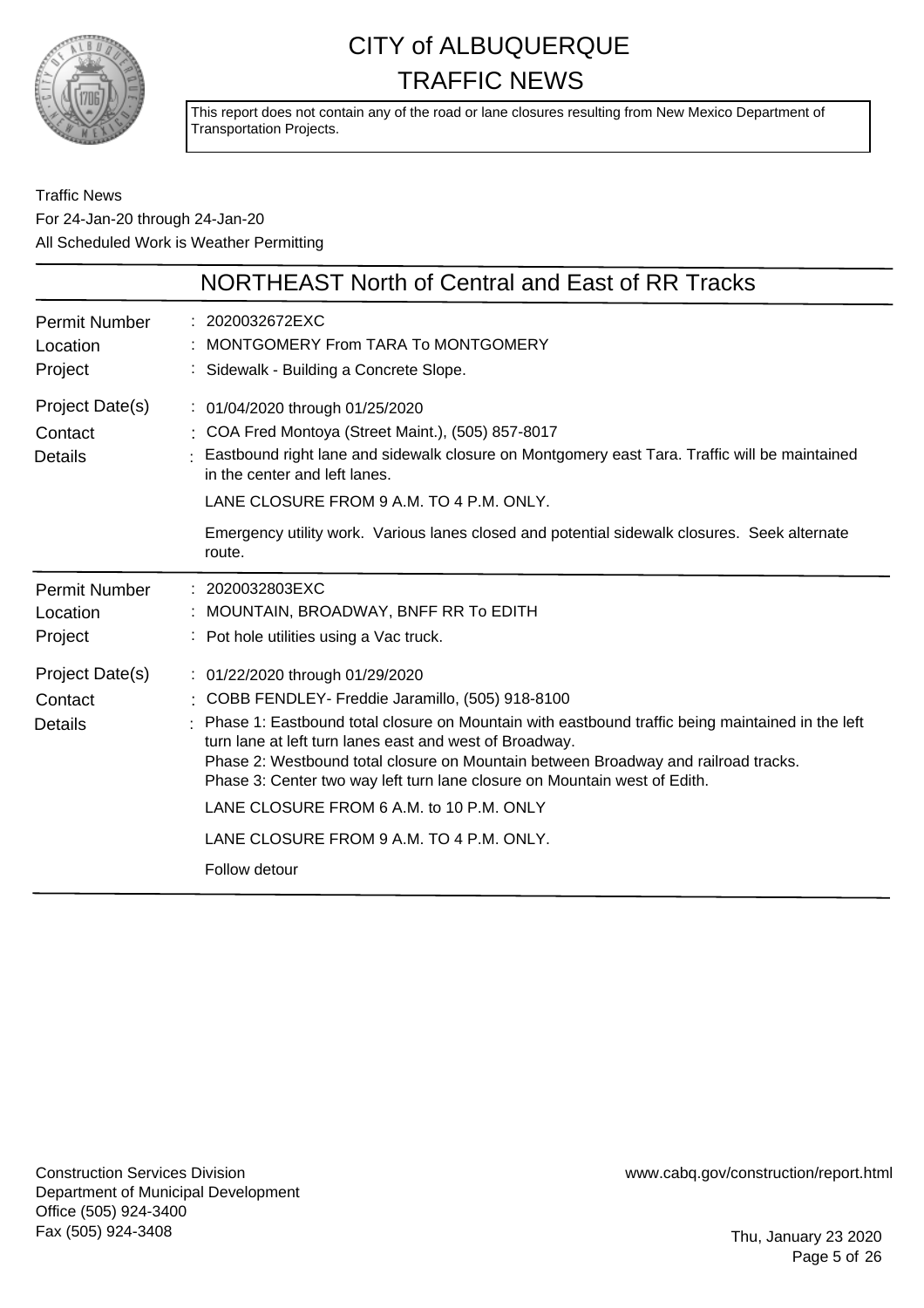

This report does not contain any of the road or lane closures resulting from New Mexico Department of Transportation Projects.

Traffic News For 24-Jan-20 through 24-Jan-20 All Scheduled Work is Weather Permitting

|                                              | NORTHEAST North of Central and East of RR Tracks                                                                                                                                                                                                                                                                                                                                                                                                                                                                                          |
|----------------------------------------------|-------------------------------------------------------------------------------------------------------------------------------------------------------------------------------------------------------------------------------------------------------------------------------------------------------------------------------------------------------------------------------------------------------------------------------------------------------------------------------------------------------------------------------------------|
| <b>Permit Number</b><br>Location<br>Project  | : 2020032793EXC<br>: CANDELARIA AT RICHMOND NE<br>Directional bore for comcast fiber.                                                                                                                                                                                                                                                                                                                                                                                                                                                     |
| Project Date(s)<br>Contact<br><b>Details</b> | : 01/21/2020 through 01/24/2020<br>HIGH 5 NETWORKS Miguel Holguin, (505) 934-2175<br>Phase 1: Closure on Candelaria at its intersection with Richmond using Truck Mounted Arrow<br>Board operation.<br>Phase 2: Eastbound and Westbound right lane, bike lane closures on Candelaria at its<br>intersection with Richmond. Traffic will be maintained in the left lanes in both directions.<br>LANE CLOSURE FROM 9 A.M. TO 4 P.M. ONLY.<br>This traffic control setup includes a flagging operation, use caution and be prepared to stop. |
| <b>Permit Number</b><br>Location<br>Project  | : 2020032779EXC<br>SAN ANDRES From CARLISLE To SAN ANDRES<br>: New Construction. Directional bore. Install HDPE conduit.                                                                                                                                                                                                                                                                                                                                                                                                                  |
| Project Date(s)<br>Contact<br><b>Details</b> | : 01/14/2020 through 01/24/2020<br>ADB - Brad Melton, (314) 724-2067<br>Southbound right lane and sidewalk closure on Carlisle Blvd at San Andres (north of<br>Comanche). No parking restrictions and sidewalk closures on San Andres.<br>CONSTRUCTION PERMITTED BETWEEN 7 A.M. AND 7 P.M. ONLY                                                                                                                                                                                                                                           |
| <b>Permit Number</b><br>Location<br>Project  | : 2019032581EXC<br>: 6210 SAN MATEO BLVD NE<br>: Bore New Fiber to Address                                                                                                                                                                                                                                                                                                                                                                                                                                                                |
| Project Date(s)<br>Contact<br><b>Details</b> | : 01/13/2020 through 01/24/2020<br>: KELLY CABLE - James Richardson, (505) 280-4383<br>North and southbound outside and lane and sidewalk closure on San Mateo Blvd at Academy<br>Rd. Sidewalk closures will not be simultaneous.<br>LANE CLOSURE FROM 9 A.M. TO 4 P.M. ONLY.                                                                                                                                                                                                                                                             |

Construction Services Division Department of Municipal Development Office (505) 924-3400 Fax (505) 924-3408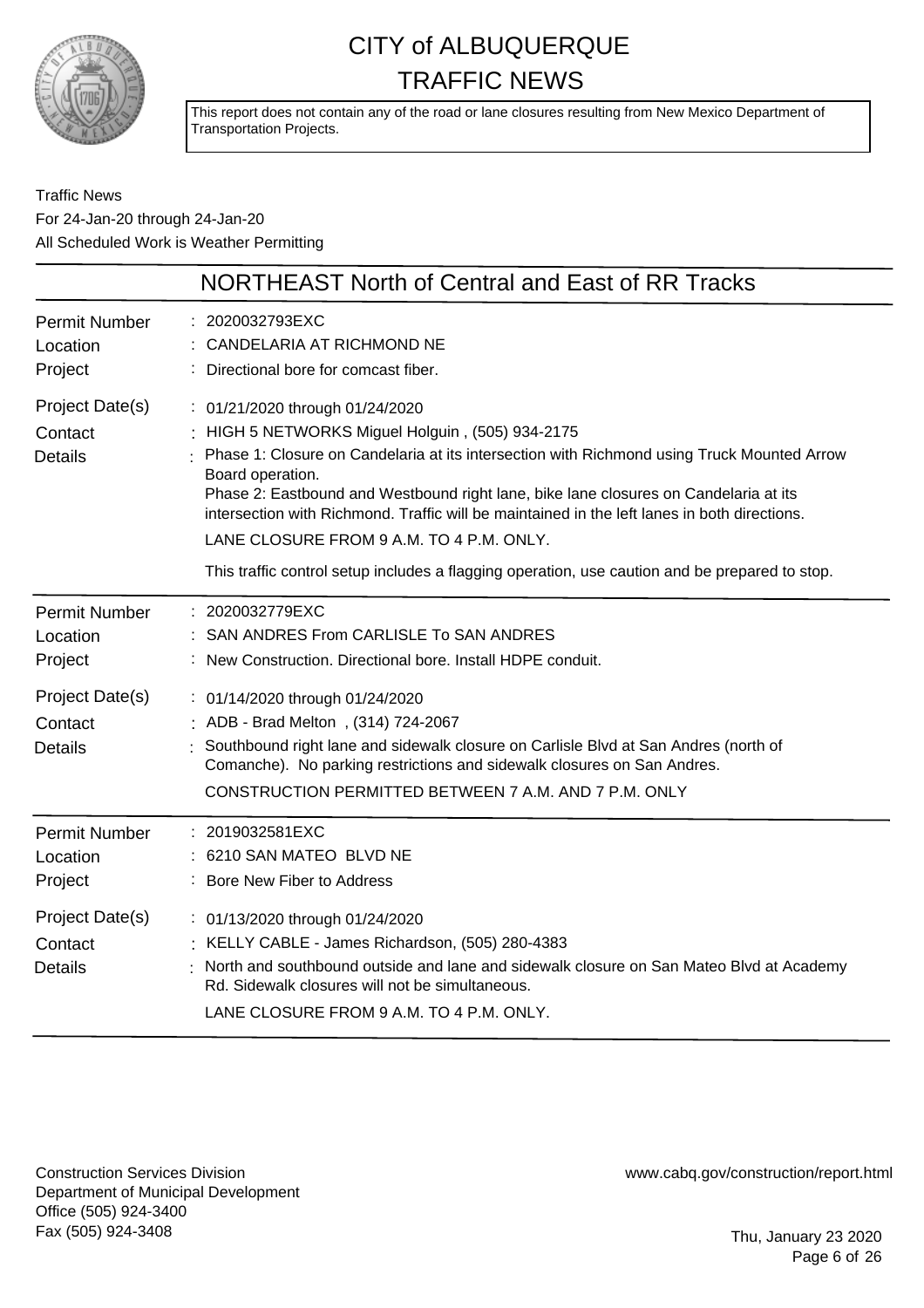

This report does not contain any of the road or lane closures resulting from New Mexico Department of Transportation Projects.

Traffic News For 24-Jan-20 through 24-Jan-20 All Scheduled Work is Weather Permitting

|                                              | <b>NORTHEAST North of Central and East of RR Tracks</b>                                                                                                                                                                                                                                                                                                                                                                                                                                                                                                                                                                                                                             |
|----------------------------------------------|-------------------------------------------------------------------------------------------------------------------------------------------------------------------------------------------------------------------------------------------------------------------------------------------------------------------------------------------------------------------------------------------------------------------------------------------------------------------------------------------------------------------------------------------------------------------------------------------------------------------------------------------------------------------------------------|
| <b>Permit Number</b><br>Location<br>Project  | : 2020032727EXC<br>SAN MATEO and CLAREMONT NE<br>Bore New Fiber to Address.                                                                                                                                                                                                                                                                                                                                                                                                                                                                                                                                                                                                         |
| Project Date(s)<br>Contact<br><b>Details</b> | : 01/20/2020 through 01/31/2020<br>KELLY CABLE - James Richardson, (505) 280-4383<br>Phase 1: Northbound right lane and sidewalk closure on San Mateo north of California. Traffic<br>will be maintained in the center and left lanes.<br>Phase 2:Southbound right lane and sidewalk closure on San Mateo north of California. Traffic<br>will be maintained in the center and left lanes.<br>Phase 3: Eastbound right lane and sidewalk closure on Claremont west of San Mateo.<br>Westbound parking lane and sidewalk closure on Claremont east of San Mateo.<br>Closure per phase simultaneously will not be permitted.<br>CONSTRUCTION PERMITTED BETWEEN 7 A.M. AND 7 P.M. ONLY |
| <b>Permit Number</b><br>Location<br>Project  | : 2019031758EXC<br>MENAUL AND SNOW HEIGHTS<br>Tie into existing water and sewer main in menaul blvd and onsite utility work.                                                                                                                                                                                                                                                                                                                                                                                                                                                                                                                                                        |
| Project Date(s)<br>Contact<br><b>Details</b> | : 11/08/2019 through 02/10/2020<br>TOTAL CONTRACTING - Greg Menke, (505) 800-7156<br>Phase 1: Eastbound and Westbound left lane closures on Menaul at its intersection with Snow<br>Heights Cir.<br>Northbound total closure on Snow Heights south of Menaul.<br>Phase 2: Total street closure on Snow Heights south of Menaul.<br>Construction permitted between 6AM and 10PM. Closures are continuous until construction is<br>complete<br>Follow detour                                                                                                                                                                                                                          |
|                                              | From 12/9 - 12/13:<br>Total eastbound closure with eastbound traffic being maintained in the westbound left lane on<br>Menaul at its intersection with Snow Heights Cir.<br>12/12: Total eastbound closure on Menaul at its intersection with Snow Heights.<br>Westbound left lane closure on Menaul at its intersection with Snow Heights.<br>Eastbound and Westbound traffic will be maintained in the westbound left lane and westbound<br>right lane respectively.                                                                                                                                                                                                              |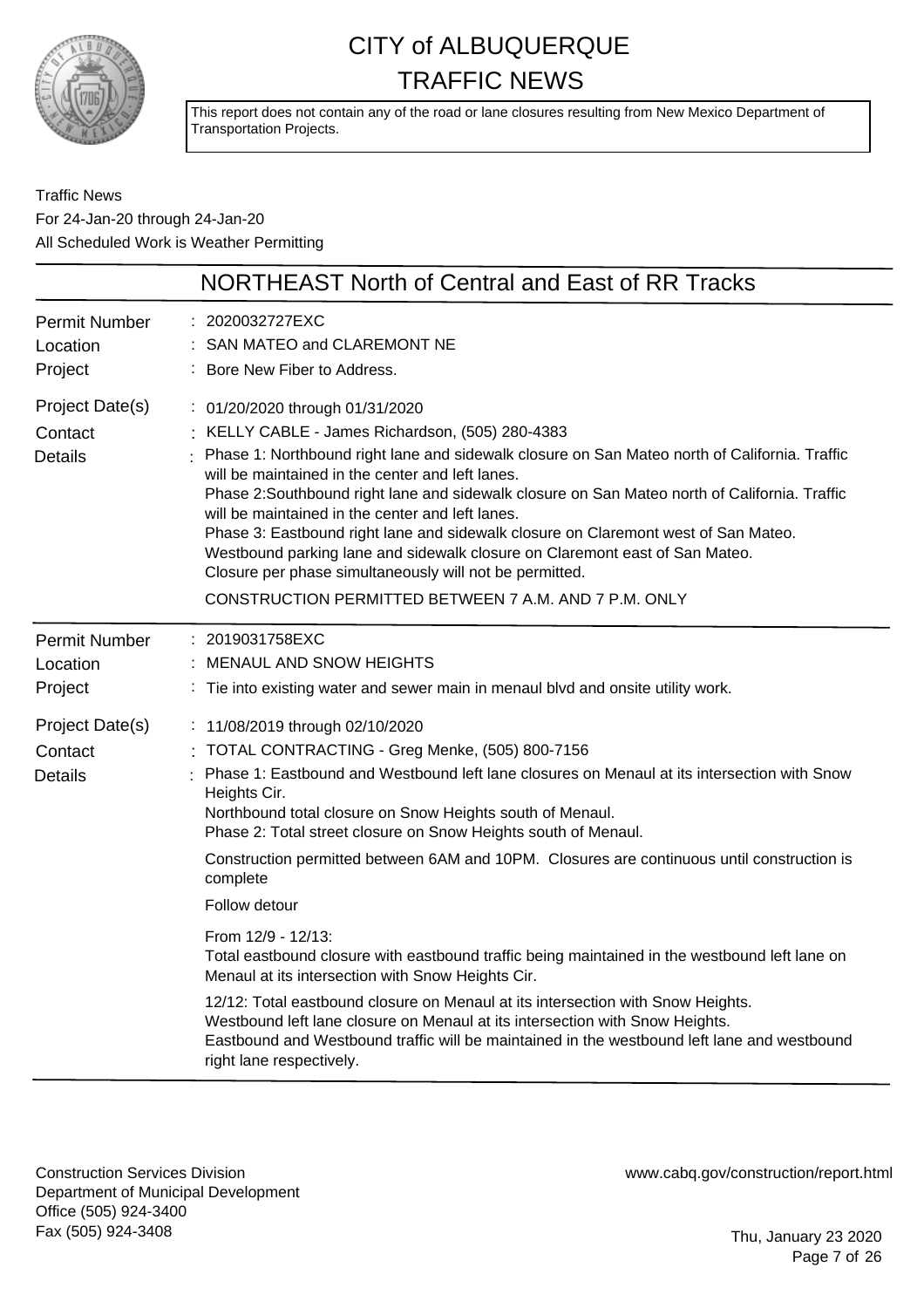

This report does not contain any of the road or lane closures resulting from New Mexico Department of Transportation Projects.

Traffic News For 24-Jan-20 through 24-Jan-20 All Scheduled Work is Weather Permitting

|                                              | NORTHEAST North of Central and East of RR Tracks                                                                                                                                                                                                                                          |
|----------------------------------------------|-------------------------------------------------------------------------------------------------------------------------------------------------------------------------------------------------------------------------------------------------------------------------------------------|
| Permit Number<br>Location<br>Project         | $: 2020032886$ EXC<br>: TIJERAS From CEDAR To MULBERRY<br>: Run New Fire Line and Install Fire Hydrant.                                                                                                                                                                                   |
| Project Date(s)<br>Contact<br><b>Details</b> | : 01/21/2020 through 02/07/2020<br>: SALLS BROTHERS - Erich Ehlert, (505) 873-8780<br>Eastbound total closure on Tijeras between Mulberry and Cedar.<br>Construction permitted between 6AM and 10PM. Closures are continuous until construction is<br>complete<br>Follow detour           |
| Permit Number<br>Location<br>Project         | : 2020032882EXC<br>$:$ VENTURA and SHAY NE<br>: Repairing Sidewalk                                                                                                                                                                                                                        |
| Project Date(s)<br>Contact<br>Details        | : 01/23/2020 through 01/24/2020<br>: COA Fred Montoya (Street Maint.), (505) 857-8017<br>: Southbound right lane and sidewalk closure on Ventura at its intersection with Shay.<br>Construction permitted between 6AM and 10PM. Closures are continuous until construction is<br>complete |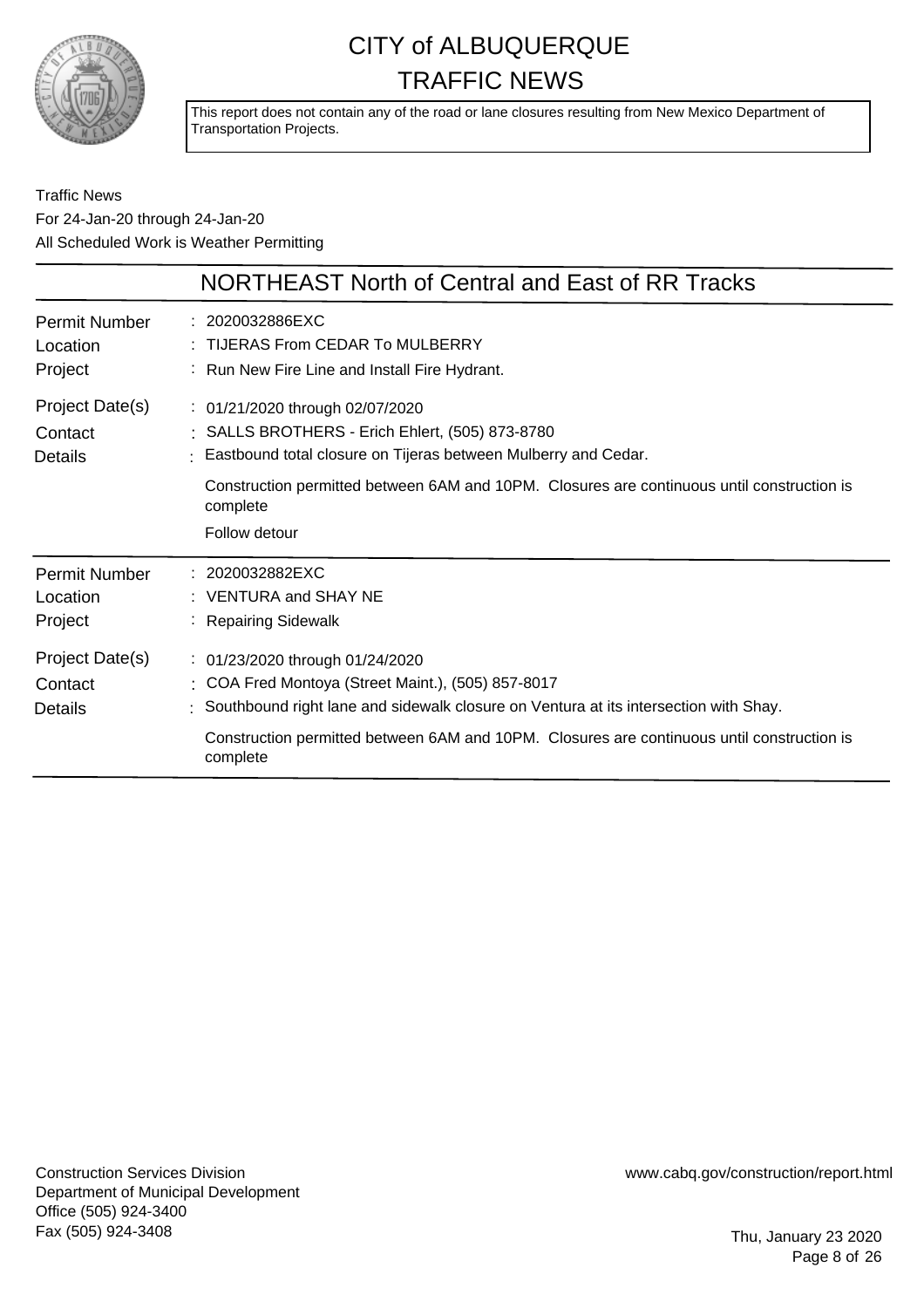

This report does not contain any of the road or lane closures resulting from New Mexico Department of Transportation Projects.

Traffic News For 24-Jan-20 through 24-Jan-20 All Scheduled Work is Weather Permitting

|                                              | <b>NORTHWEST North of Central and West of RR Tracks</b>                                                                                                                                                                                                                                                                                                                                                                                                                                                                                                                                                                                                          |
|----------------------------------------------|------------------------------------------------------------------------------------------------------------------------------------------------------------------------------------------------------------------------------------------------------------------------------------------------------------------------------------------------------------------------------------------------------------------------------------------------------------------------------------------------------------------------------------------------------------------------------------------------------------------------------------------------------------------|
| <b>Permit Number</b><br>Location<br>Project  | : 2019030779EXC<br>12TH From MENAUL EXTENSION To MENAUL<br>: Waterline Relocation for future round-a-bout construction                                                                                                                                                                                                                                                                                                                                                                                                                                                                                                                                           |
| Project Date(s)<br>Contact<br><b>Details</b> | : 09/30/2019 through 01/31/2020<br>: TLC - John Keys, (505) 769-5559<br>Construction permitted between 6AM and 10PM. Closures are continuous until construction is<br>complete<br>10/11 through 11/10: Double westbound closure on Menaul Blvd between 6th St. and 12th St.<br>East/west two-way traffic will be maintained in the eastbound lanes.<br>EXPECT DELAYS AND SEEK ALTERNATE ROUTE!<br>UPCOMING CLOSURE 11/11/19 through 1/31/20: TOTAL CLOSURE OF THE<br>INTERSECTION OF 12TH ST. AND MENAUL BLVD. SOUTHBOUND TRAFFIC WILL BE<br>DETOURED TO 4TH ST., AND NORTHBOUND TRAFFIC WILL BE DETOURED TO RIO<br><b>GRANDE BLVD.</b>                          |
| <b>Permit Number</b><br>Location<br>Project  | : 2020032702EXC<br>: ROMA FROM 1ST AND 2ND AND 4TH AND 3RD AND LOMAS NW<br>: Access Existing Manholes for Splicing Purposes and to pull fiber through Existing Conduit                                                                                                                                                                                                                                                                                                                                                                                                                                                                                           |
| Project Date(s)<br>Contact<br><b>Details</b> | : 01/17/2020 through 01/24/2020<br>Kelly Cable - Jason Jubert, (505) 235-5972<br>Phase 1: Southbound right lane and sidewalk closure on 1st St. north of Lomas.<br>Phase 2: Southbound right lane and sidewalk closure on 2nd St. north of Roma.<br>Phase 3: Northbound and Southbound parking lane closures on 1st St. at its intersection with<br>Roma.<br>Eastbound parking lane closure on Roma west of 1st St.<br>Phase 4: Eastbound total closure on Roma between 4th St. and 3rd. St. Traffic will be<br>maintained in the center two way left turn lane.<br>Closures per phase simultaneously not permitted.<br>LANE CLOSURE FROM 9 A.M. TO 4 P.M. ONLY. |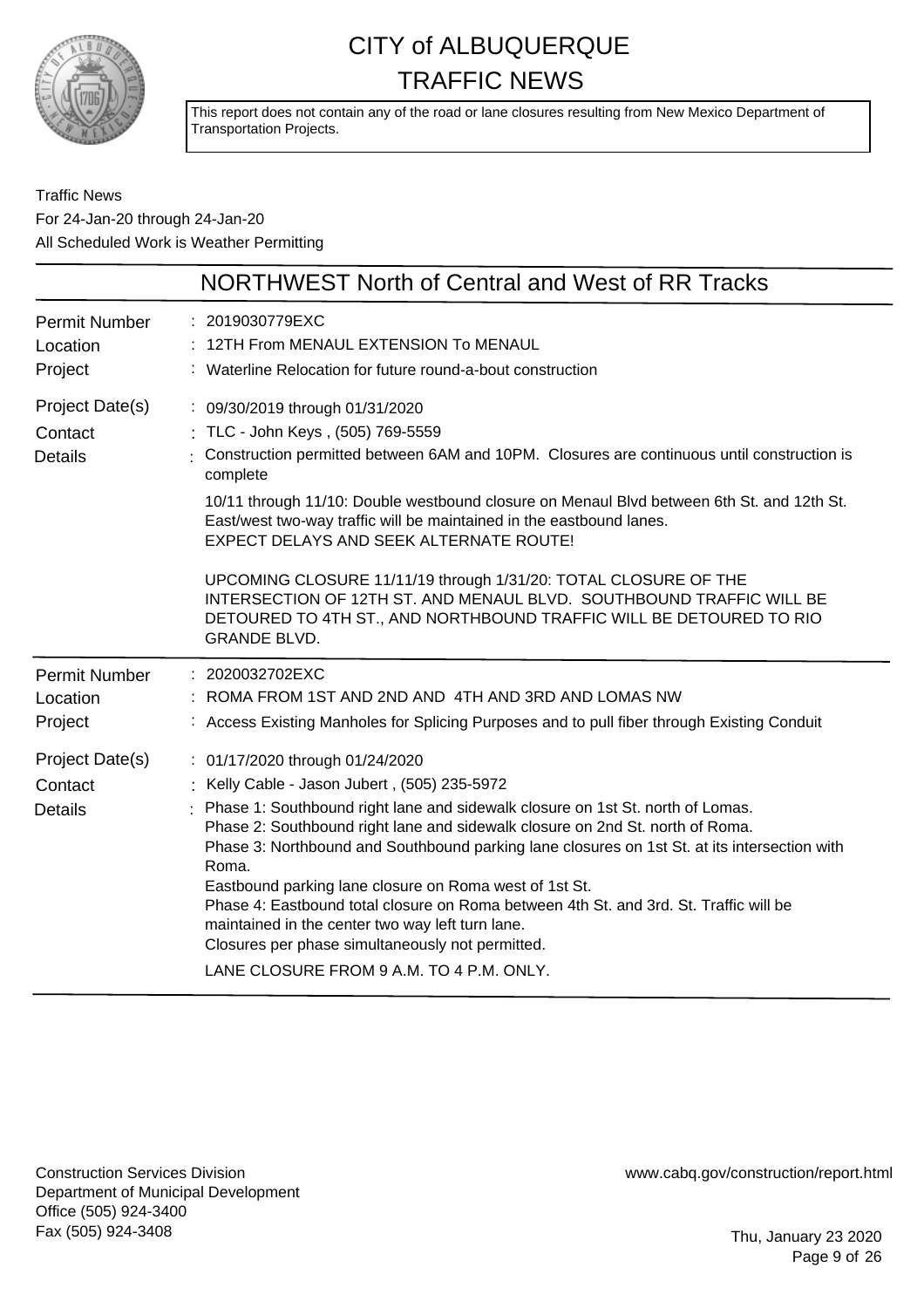

This report does not contain any of the road or lane closures resulting from New Mexico Department of Transportation Projects.

### Traffic News For 24-Jan-20 through 24-Jan-20 All Scheduled Work is Weather Permitting

| : Northbound right lane and sidewalk closure on 2nd St. between Mountain Rd. and I40. NB                                                                                        |
|---------------------------------------------------------------------------------------------------------------------------------------------------------------------------------|
| Northbound right lane and sidewalk closure on 2nd St., between I40 and Candelaria Rd. NB                                                                                        |
| : Mobile shadow truck operation on 2nd St. between Mildred and Candelaria, Candelaria<br>between 2nd St. and 4th St., 4th St. between Candelaria Rd. and Comanche, and Comanche |
|                                                                                                                                                                                 |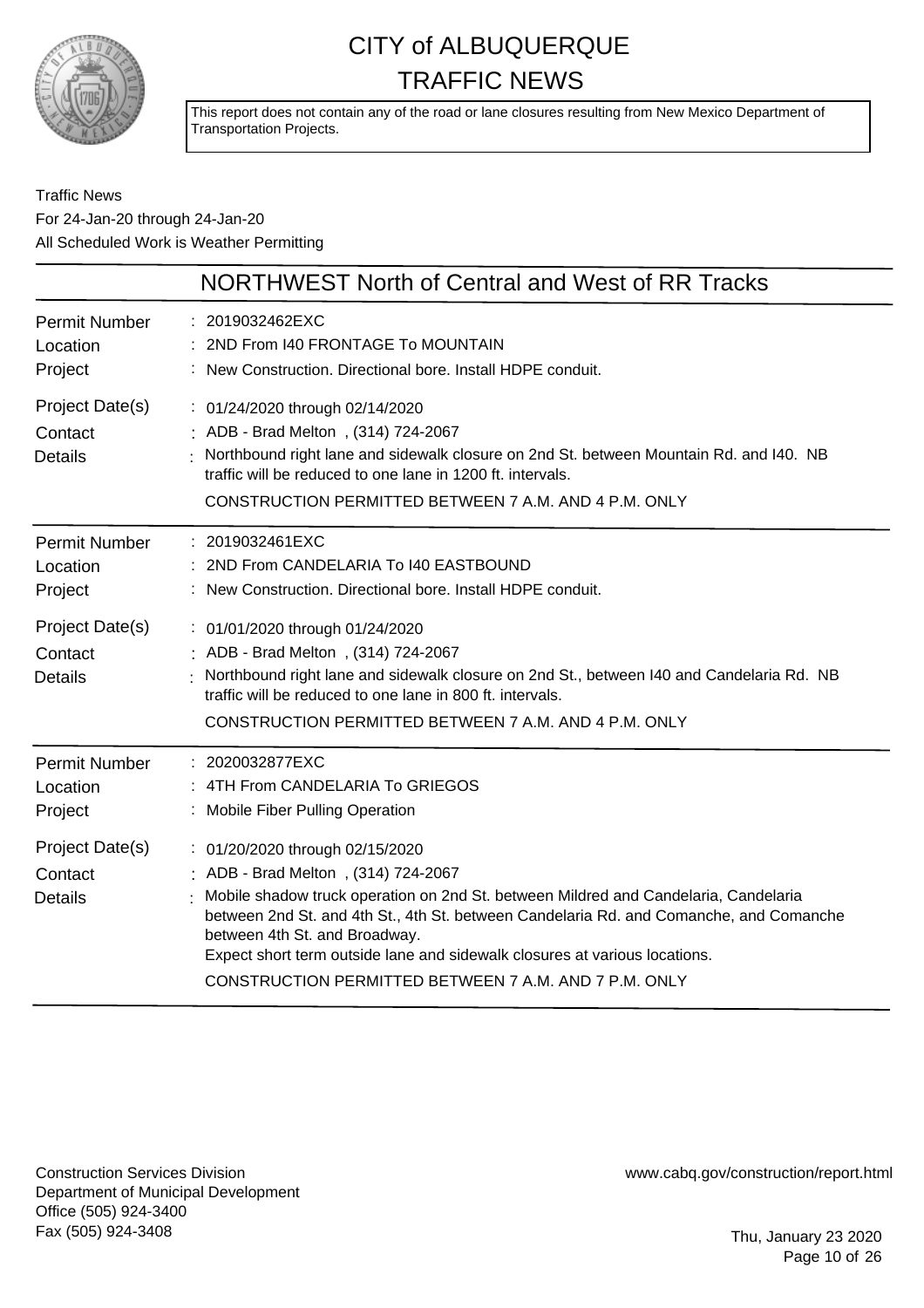

This report does not contain any of the road or lane closures resulting from New Mexico Department of Transportation Projects.

### Traffic News For 24-Jan-20 through 24-Jan-20 All Scheduled Work is Weather Permitting

|                                                                                             | NORTHWEST North of Central and West of RR Tracks                                                                                                                                                                                                                                                                                                                                                                                                                                                                                                                                                               |
|---------------------------------------------------------------------------------------------|----------------------------------------------------------------------------------------------------------------------------------------------------------------------------------------------------------------------------------------------------------------------------------------------------------------------------------------------------------------------------------------------------------------------------------------------------------------------------------------------------------------------------------------------------------------------------------------------------------------|
| <b>Permit Number</b><br>Location<br>Project                                                 | : 2020032790EXC<br>: 4TH AND GRIEGO NW<br>: Pull New Fiber Day Time and Splicing may have to be done at Night.                                                                                                                                                                                                                                                                                                                                                                                                                                                                                                 |
| Project Date(s)<br>Contact<br><b>Details</b>                                                | : 01/21/2020 through 01/24/2020<br>: KELLY CABLE - James Richardson, (505) 280-4383<br>: Southbound right lane closure on 4th St at its intersection with Griegos.<br>Eastbound and Westbound left lane closures on Griegos west of 4th St.<br>LANE CLOSURE FROM 9 P.M. TO 6 A.M. ONLY                                                                                                                                                                                                                                                                                                                         |
| <b>Permit Number</b><br>Location<br>Project                                                 | : 2020032840EXC<br>4401 ALAMEDA BLVD NE<br>: Remove and Replace 8ft of Sidewalk                                                                                                                                                                                                                                                                                                                                                                                                                                                                                                                                |
| Project Date(s)<br>Contact<br><b>Details</b>                                                | : 01/21/2020 through 01/24/2020<br>: CHAVEZ CONCRETE - Priscilla Chavez, (505) 881-1330<br>: Westbound sidewalk closure only on Alameda east of Balloon Museum.<br>Construction permitted between 6AM and 10PM. Closures are continuous until construction is<br>complete                                                                                                                                                                                                                                                                                                                                      |
| <b>Permit Number</b><br>Location<br>Project<br>Project Date(s)<br>Contact<br><b>Details</b> | : 2020032842EXC<br>: 4720 ALEXANDER BLVD NE<br>: WATER AND SEWER TAPS KILL A METER CLOSURE WILL DEPEND ON WHICH ACTIVITY<br>IS BEING PERFORMED PLEASE SEE ATTACHED TCPS.<br>: 01/20/2020 through 01/31/2020<br>: RODGERS PLUMBING - Norm, (505) 243-9703<br>: Phase 1: Northbound total closure with northbound traffic being maintained in the southbound<br>left lane on Alexander between Renaissance and Desert Surf Cir.<br>Phase 2: Northbound and southbound left lanes and left turn lane closure on Alexander<br>between Renaissance and Desert Surf Cir.<br>LANE CLOSURE FROM 9 A.M. TO 4 P.M. ONLY. |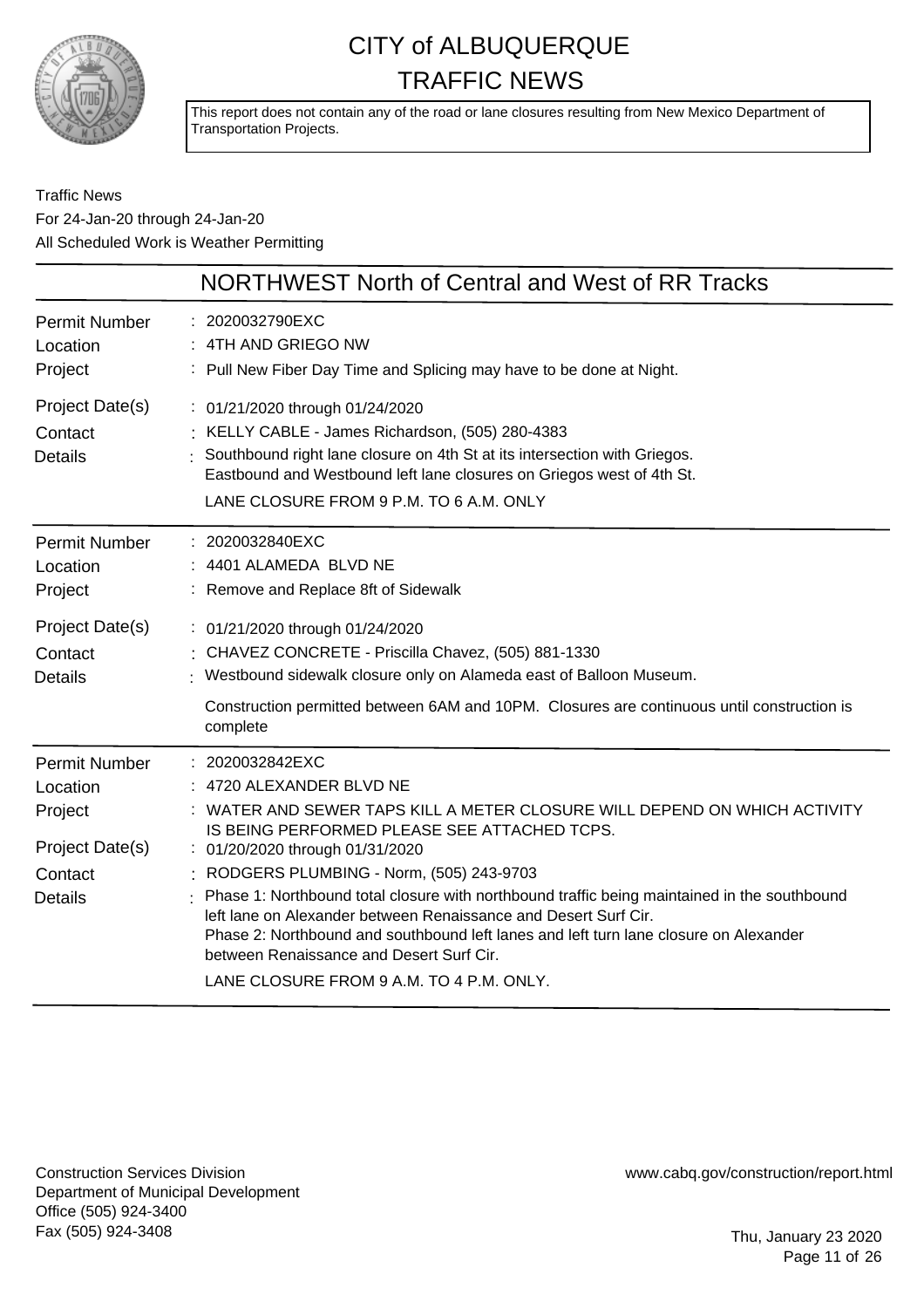

This report does not contain any of the road or lane closures resulting from New Mexico Department of Transportation Projects.

### Traffic News For 24-Jan-20 through 24-Jan-20 All Scheduled Work is Weather Permitting

|                                              | NORTHWEST North of Central and West of RR Tracks                                                                                                                                                                                                                                               |
|----------------------------------------------|------------------------------------------------------------------------------------------------------------------------------------------------------------------------------------------------------------------------------------------------------------------------------------------------|
| <b>Permit Number</b><br>Location<br>Project  | : 2020032757EXC<br>: EAGLE RANCH FROM COORS TO CAMINITO COORS NW<br>: Directional Bore for Comcast Fiber.                                                                                                                                                                                      |
| Project Date(s)<br>Contact<br><b>Details</b> | : 01/21/2020 through 01/24/2020<br>: HIGH 5 NETWORKS Miguel Holguin, (505) 934-2175<br>: Eastbound sidewalk closure on Eagle Ranch between Coors and Caminito Coors.<br>LANE CLOSURE FROM 9 A.M. TO 4 P.M. ONLY.                                                                               |
| <b>Permit Number</b><br>Location<br>Project  | : 2020032651EXC<br>7700 CENTRAL AVE NW<br>: Unser Driveway                                                                                                                                                                                                                                     |
| Project Date(s)<br>Contact<br>Details        | : 01/13/2020 through 02/28/2020<br>: TLC- Mark Aragon, (505) 761-9696<br>: Eastbound shoulder and sidewalk closure on Central east of Unser.<br>Construction permitted between 6AM and 10PM. Closures are continuous until construction is<br>complete                                         |
| <b>Permit Number</b><br>Location<br>Project  | : 2020032883SU<br>: 5TH AND CENTRAL TO COPPER NW<br>: Tour Bus Parking for Kimo Theatre Event: Eric Johnson.                                                                                                                                                                                   |
| Project Date(s)<br>Contact<br><b>Details</b> | : 01/24/2020 through 01/25/2020<br>: COA - Chris Meloy (Cultural Services), (505) 768-3554<br>Northbound right lane closure with northbound traffic being maintained in the southbound left<br>lane on 5th St. between Central and Copper.<br>Closure will be from 1/24 7:00am to 1/25 7:00am. |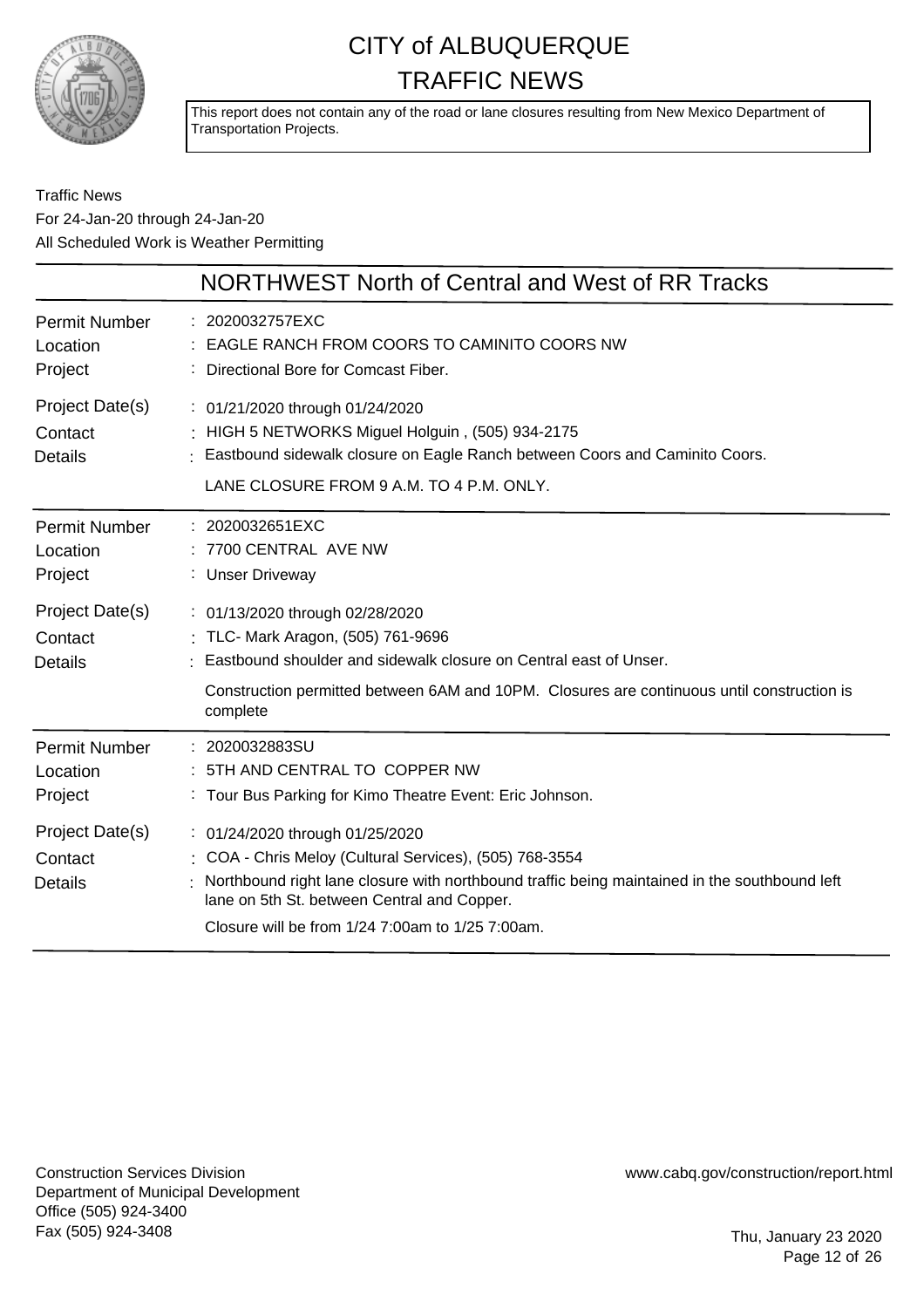

This report does not contain any of the road or lane closures resulting from New Mexico Department of Transportation Projects.

Traffic News For 24-Jan-20 through 24-Jan-20 All Scheduled Work is Weather Permitting

|                                              | NORTHWEST North of Central and West of RR Tracks                                                                                                                                                                                                                                                                                                                                                                                                                                                                                                                                                                   |
|----------------------------------------------|--------------------------------------------------------------------------------------------------------------------------------------------------------------------------------------------------------------------------------------------------------------------------------------------------------------------------------------------------------------------------------------------------------------------------------------------------------------------------------------------------------------------------------------------------------------------------------------------------------------------|
| <b>Permit Number</b><br>Location<br>Project  | 2020032761EXC<br>GOLF COURSE From LAS TERRAZAS To CALLE NORTENA<br>: Bridge Deck Patching and Repairs                                                                                                                                                                                                                                                                                                                                                                                                                                                                                                              |
| Project Date(s)<br>Contact<br><b>Details</b> | : 01/21/2020 through 01/31/2020<br>: HASSE CONTRACTING CO- Leroy Molina, (505) 242-9226<br>Phase 1: Northbound right lane and sidewalk closure on Golf Course between Calle Nortena<br>and Las Terrazas.<br>Phase 2: Northbound left lane on Golf Course between Calle Nortena and Las Terrazas.<br>Phase 3: Southbound right lane and sidewalk closure on Golf Course between Las Terrazas<br>and Calle Nortena.<br>Phase 4: Southbound left lane closure on Golf Course between Las Terrazas and Calle<br>Nortena.<br>Construction permitted between 6AM and 10PM. Closures are continuous until construction is |
| <b>Permit Number</b><br>Location<br>Project  | complete<br>: 2019032246EXC<br>: GRIEGOS and 2ND TO BELROSE<br>: Bore New Fiber to Address.                                                                                                                                                                                                                                                                                                                                                                                                                                                                                                                        |
| Project Date(s)<br>Contact<br><b>Details</b> | : 01/20/2020 through 01/31/2020<br>: KELLY CABLE - James Richardson, (505) 280-4383<br>Phase 1: Eastbound right lane and sidewalk closure on Griegos between 2nd St. and Las<br>Hermanas.<br>Phase 2: Westbound right lane, bike lane and sidewalk closure on Griegos between Las<br>Hermanas and 2nd St.<br>Closure per phase will not be simultaneous.<br>LANE CLOSURE FROM 9 A.M. TO 4 P.M. ONLY.                                                                                                                                                                                                               |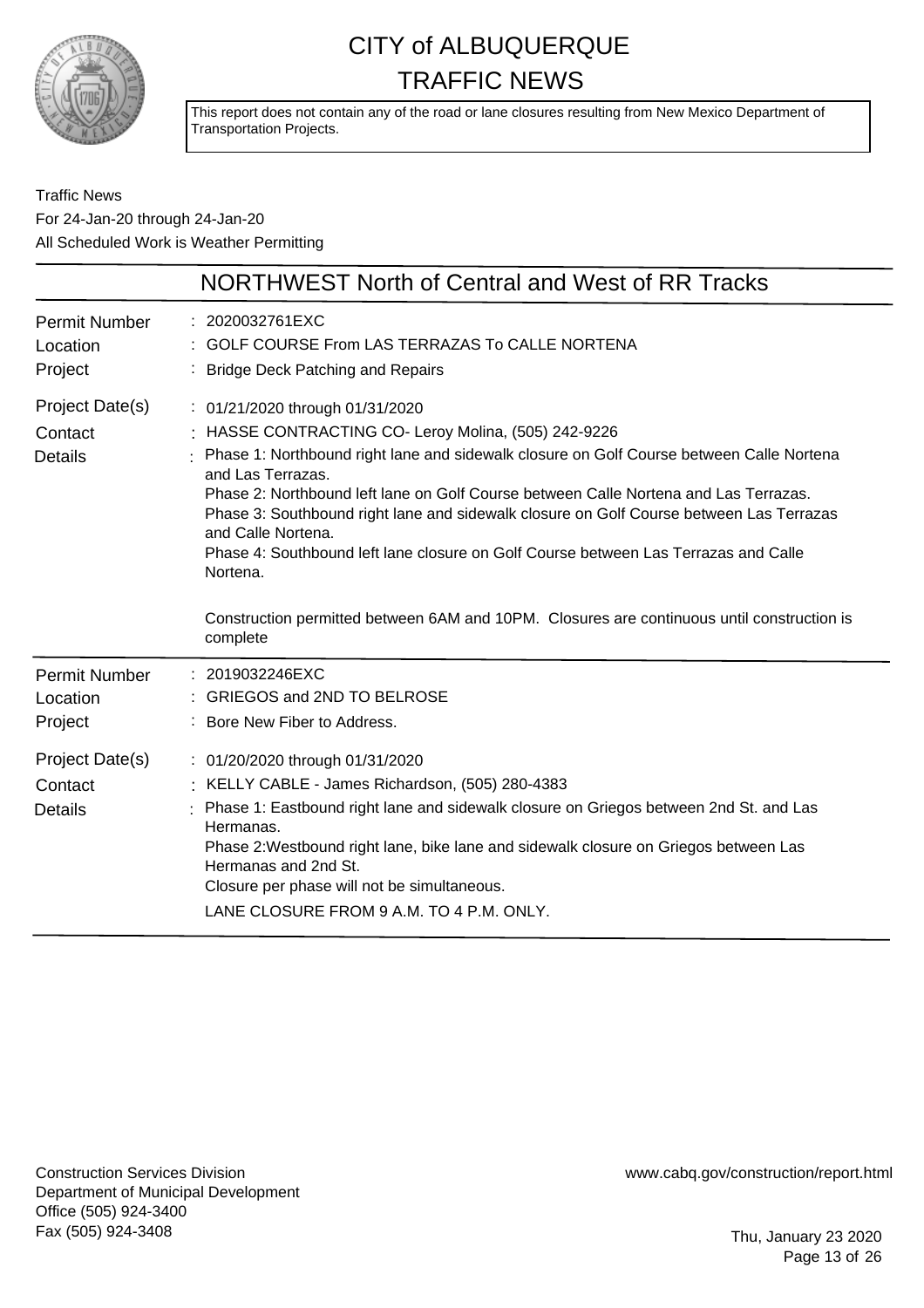

This report does not contain any of the road or lane closures resulting from New Mexico Department of Transportation Projects.

Traffic News For 24-Jan-20 through 24-Jan-20 All Scheduled Work is Weather Permitting

|                                                                                             | NORTHWEST North of Central and West of RR Tracks                                                                                                                                                                                                                                                                                                                                                                                                                                        |
|---------------------------------------------------------------------------------------------|-----------------------------------------------------------------------------------------------------------------------------------------------------------------------------------------------------------------------------------------------------------------------------------------------------------------------------------------------------------------------------------------------------------------------------------------------------------------------------------------|
| <b>Permit Number</b><br>Location<br>Project                                                 | 2019031194EXC<br>LADERA From GAVIN To UNSER<br>Ladera Drive Improvements Phase II                                                                                                                                                                                                                                                                                                                                                                                                       |
| Project Date(s)<br>Contact<br><b>Details</b>                                                | : 10/07/2019 through 03/05/2020<br>: STAR PAVING- Joseph Cruz, (505) 887-0380<br>Phase I: East and westbound inside lane closures.<br>Phase II: Eastbound inside lane closure and westbound outside lane and sidewalk closure.                                                                                                                                                                                                                                                          |
|                                                                                             | Construction permitted between 6AM and 10PM. Closures are continuous until construction is<br>complete                                                                                                                                                                                                                                                                                                                                                                                  |
| <b>Permit Number</b><br>Location<br>Project<br>Project Date(s)<br>Contact<br><b>Details</b> | 2020032933EXC<br>1801 MONTANO RD NW<br><b>EMERGENCY VALVE REPAIR</b><br>EAST BOUND LANE CLOSURE AND CURB SIDE<br>: 01/22/2020 through 01/29/2020<br>: ABCWUA - Ron Vigil, (505) 289-3583<br>Emergency utility work. Various lanes closed and potential sidewalk closures. Seek alternate<br>route.<br>Eastbound right lane and bike lane closure on Montano west of Poblanos.<br>Construction permitted between 6AM and 10PM. Closures are continuous until construction is<br>complete |
| Permit Number<br>Location<br>Project                                                        | 2019032579EXC<br>MONTANO and 2ND NW<br>: Bore New Fiber to Address                                                                                                                                                                                                                                                                                                                                                                                                                      |
| Project Date(s)<br>Contact<br><b>Details</b>                                                | : 01/06/2020 through 01/26/2020<br>: KELLY CABLE - James Richardson, (505) 280-4383<br>Northbound right turn lane and sidewalk closure on 2nd St. just south of Montano Rd.<br>CONSTRUCTION PERMITTED BETWEEN 7 A.M. AND 7 P.M. ONLY                                                                                                                                                                                                                                                    |

Construction Services Division Department of Municipal Development Office (505) 924-3400 Fax (505) 924-3408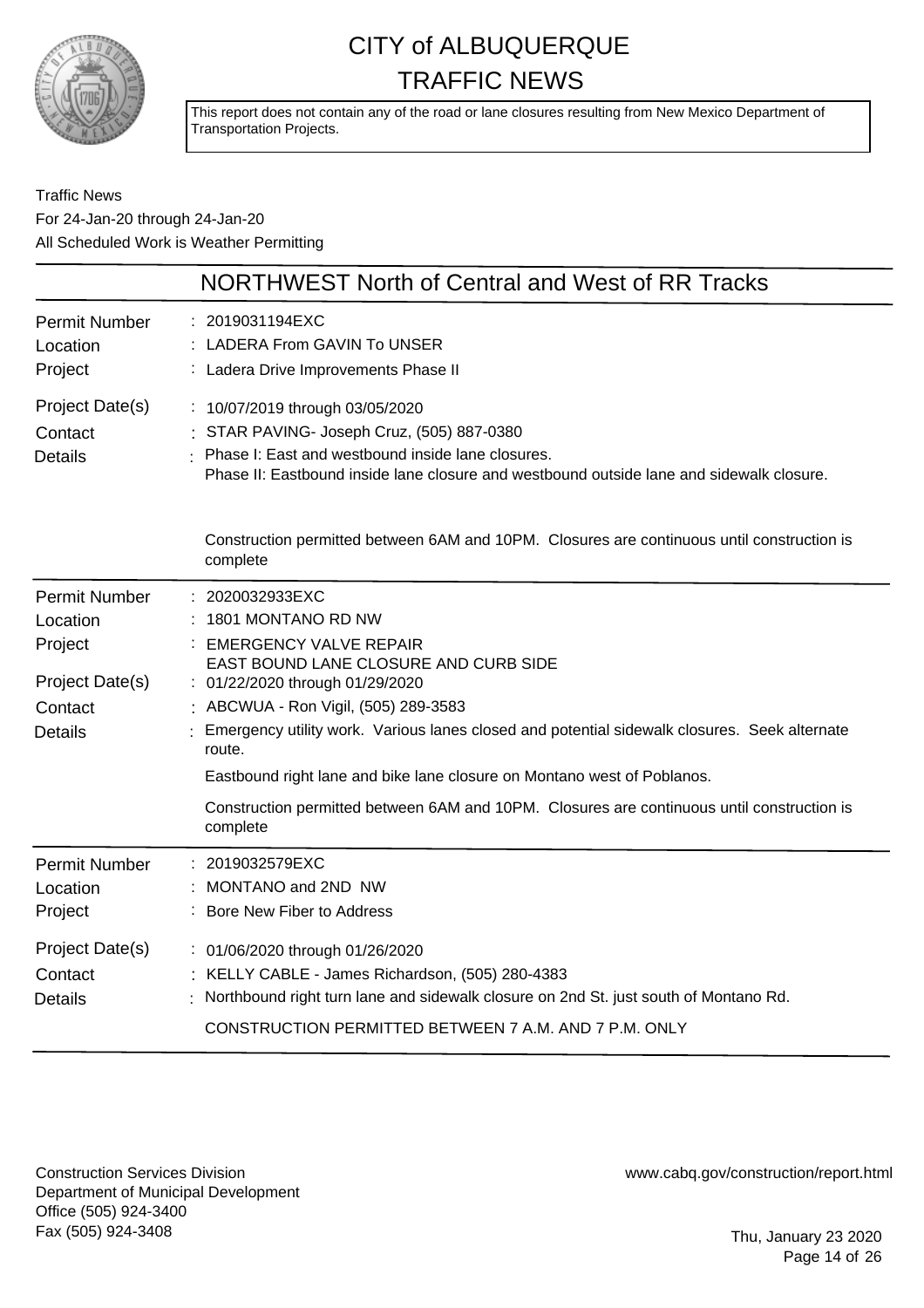

This report does not contain any of the road or lane closures resulting from New Mexico Department of Transportation Projects.

### Traffic News For 24-Jan-20 through 24-Jan-20 All Scheduled Work is Weather Permitting

|                                              | NORTHWEST North of Central and West of RR Tracks                                                                                                                                                                                                                                                                                                                                                   |
|----------------------------------------------|----------------------------------------------------------------------------------------------------------------------------------------------------------------------------------------------------------------------------------------------------------------------------------------------------------------------------------------------------------------------------------------------------|
| <b>Permit Number</b><br>Location<br>Project  | 2020032885EXC<br>524 A ROMERO NW<br>Remove Hand Hole Replace with New One and Run New Wire to Light Pole.                                                                                                                                                                                                                                                                                          |
| Project Date(s)<br>Contact<br><b>Details</b> | : 01/20/2020 through 01/24/2020<br>: KELLY CABLE - Martin Sanchez, (505) 917-3706<br>: Northbound parking lane and sidewalk closure on Romero south of Rio Grande.<br>LANE CLOSURE FROM 9 A.M. TO 4 P.M. ONLY.                                                                                                                                                                                     |
| <b>Permit Number</b><br>Location<br>Project  | : 2020032724EXC<br>9201 SAN MATEO From SAN DIEGO To MODESTO<br>Bore new fiber to address.                                                                                                                                                                                                                                                                                                          |
| Project Date(s)<br>Contact<br><b>Details</b> | : 01/20/2020 through 01/31/2020<br>: KELLY CABLE - James Richardson, (505) 280-4383<br>Phase 1: Northbound right lane and sidewalk closure on San Mateo between Modesto and San<br>Diego.<br>Phase 2: Southbound right lane and sidewalk closure on San Mateo between Beverly Hills and<br>Modesto.<br>Closure per phase simultaneously not permitted.<br>LANE CLOSURE FROM 9 A.M. TO 4 P.M. ONLY. |
| <b>Permit Number</b><br>Location<br>Project  | 2020032778EXC<br>SEQUOIA From COORS To LADERA<br>New Construction. Directional bore. Install HDPE conduit.                                                                                                                                                                                                                                                                                         |
| Project Date(s)<br>Contact<br><b>Details</b> | : 01/14/2020 through 01/30/2020<br>ADB - Brad Melton, (314) 724-2067<br>Phase I: Total eastbound lane and sidewalk closure of Sequoia Rd. between Ladera Dr. and<br>Atrisco Dr. Follow Detour.<br>Phase II: Eastbound right lane and sidewalk closure on Sequoia Rd. between Atrisco Dr. and<br>Coors Blvd.<br>CONSTRUCTION PERMITTED BETWEEN 7 A.M. AND 7 P.M. ONLY                               |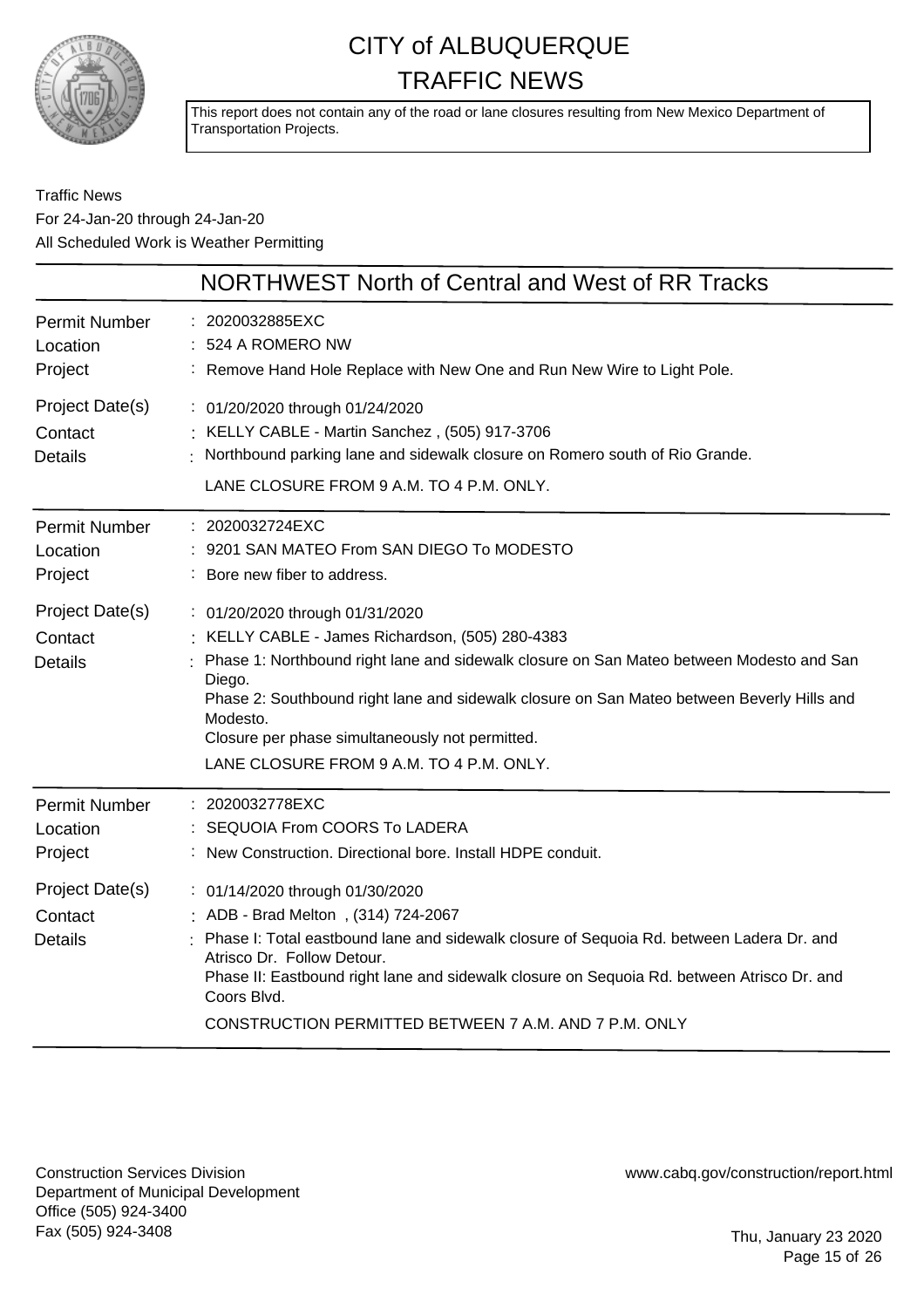

This report does not contain any of the road or lane closures resulting from New Mexico Department of Transportation Projects.

### Traffic News For 24-Jan-20 through 24-Jan-20 All Scheduled Work is Weather Permitting

|                                              | NORTHWEST North of Central and West of RR Tracks                                                                                                                                         |
|----------------------------------------------|------------------------------------------------------------------------------------------------------------------------------------------------------------------------------------------|
| <b>Permit Number</b><br>Location<br>Project  | : 2020032836EXC<br>: 10549 UNIVERSE BLVD NW<br>: CUSTOMER DISCONNECT AND REPLACING FUSES ON OVERHEAD LINE                                                                                |
| Project Date(s)<br>Contact<br><b>Details</b> | : 01/24/2020 through 01/24/2020<br>: WILSON CONST- Perez Ciddio, (503) 349-7679<br>: Southbound lane closure on Universe south of Mcmahon.<br>LANE CLOSURE FROM 9 A.M. TO 4 P.M. ONLY.   |
| <b>Permit Number</b><br>Location<br>Project  | : 2019032476EXC<br>: WESTERN TRAIL From QUAKER HEIGHTS To COORS<br>: Dirt Work/Paving                                                                                                    |
| Project Date(s)<br>Contact<br><b>Details</b> | : 01/06/2020 through 01/30/2020<br>: TLC - Cristian Mata, (505) 761-9696<br>Eastbound left turn lane closure on Western Trail west of Coors.<br>LANE CLOSURE FROM 9 A.M. TO 4 P.M. ONLY. |
| <b>Permit Number</b><br>Location<br>Project  | : 2019030575EXC<br>: WESTERN From COORS To WESTERN<br>: Curb ramp closure at SW corner for Temp Signal                                                                                   |
| Project Date(s)<br>Contact<br><b>Details</b> | : 09/04/2019 through 01/31/2020<br>: TLC - Jason Potts, (505) 362-2947<br>Construction permitted between 6AM and 10PM. Closures are continuous until construction is<br>complete         |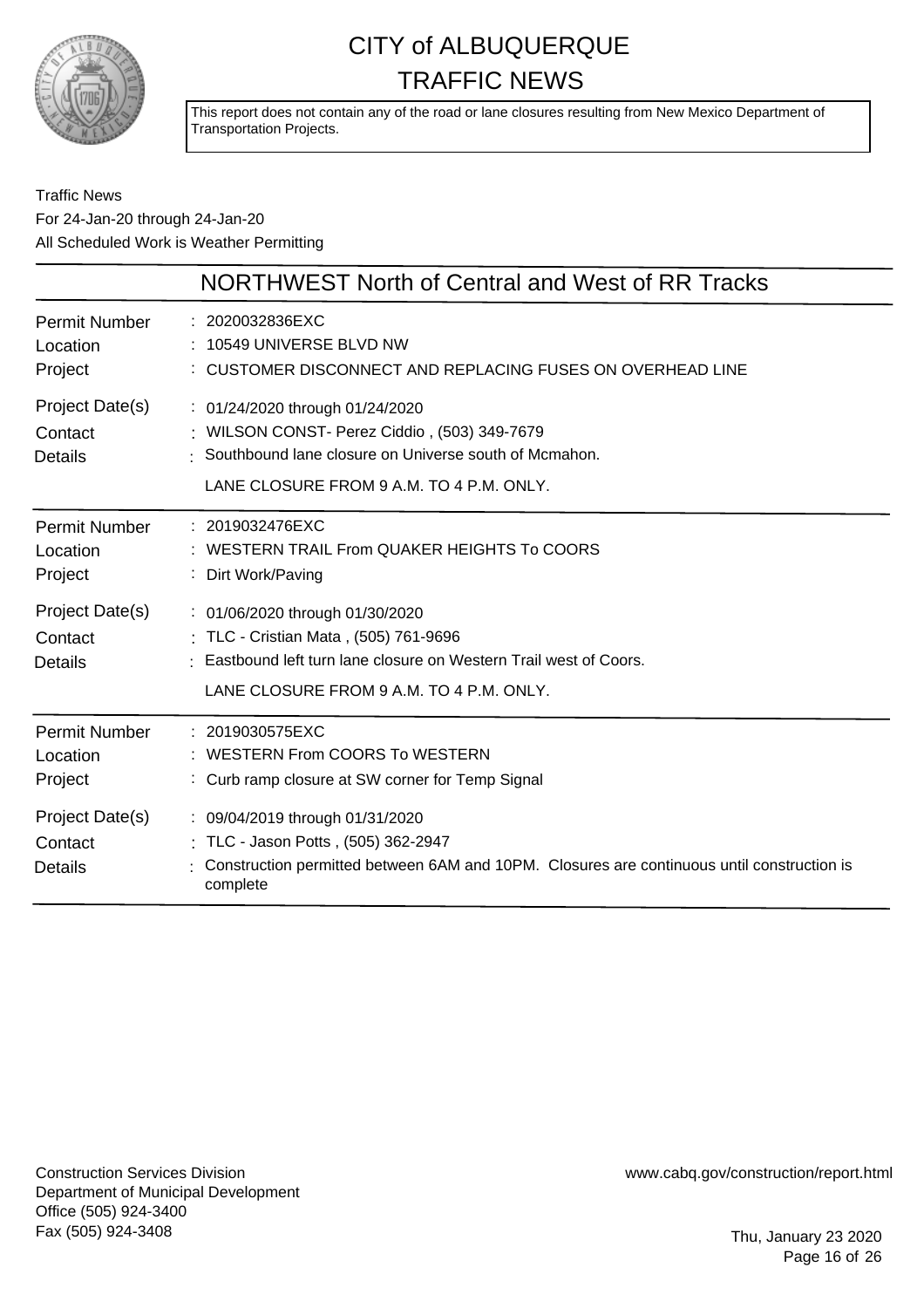

This report does not contain any of the road or lane closures resulting from New Mexico Department of Transportation Projects.

### Traffic News For 24-Jan-20 through 24-Jan-20 All Scheduled Work is Weather Permitting

|                      | <b>SOUTHEAST South of Central and East of RR Tracks</b>                                                                                           |
|----------------------|---------------------------------------------------------------------------------------------------------------------------------------------------|
| <b>Permit Number</b> | : 2020032683EXC                                                                                                                                   |
| Location             | : EUBANK From CHICO To EUBANK                                                                                                                     |
| Project              | : Remove piece of sidewalk, excavate to locate damaged conduit, repair, backfill, replace<br>concrete on sidewalk and re-feed light fixtures.     |
| Project Date(s)      | : 01/06/2020 through 02/26/2020                                                                                                                   |
| Contact              | : B&D INDUSTRIES - Felipe Varela, (505) 975-7314                                                                                                  |
| <b>Details</b>       | : Southbound right lane and sidewalk closure on Eubank south of Chico. Traffic will be<br>maintained in the center and left lanes.                |
|                      | CONSTRUCTION PERMITTED BETWEEN 7 A.M. AND 7 P.M. ONLY                                                                                             |
| <b>Permit Number</b> | : 2020032740EXC                                                                                                                                   |
| Location             | EUBANK From ACOMA To SOUTHERN                                                                                                                     |
| Project              | Directional Bore and Place Conduit. R&R 3 Sections of Sidewalk                                                                                    |
| Project Date(s)      | : 01/13/2020 through 01/24/2020                                                                                                                   |
| Contact              | DEL RIO CONSTRUCTION - Craig Wilkinson, (505) 350-1464                                                                                            |
| <b>Details</b>       | Northbound right lane and sidewalk closure on Eubank Blvd between Southern Blvd and Acoma<br>Rd. Northbound traffic will be reduced to two lanes. |
|                      | CONSTRUCTION PERMITTED BETWEEN 7 A.M. AND 4 P.M. ONLY                                                                                             |
| <b>Permit Number</b> | $: 2019032308$ EXC                                                                                                                                |
| Location             | : GIBSON and YALE SE                                                                                                                              |
| Project              | Remove Concrete and Install 1 New Power Riser - moving riser from damaged PNM Pole to<br>new PNM Pole.                                            |
| Project Date(s)      | : 12/05/2019 through 01/30/2020                                                                                                                   |
| Contact              | : B & D- Felipe Varela, (505) 299-4464                                                                                                            |
| <b>Details</b>       | · Eastbound sidewalk closure on Gibson west of Yale.                                                                                              |
|                      | Construction permitted between 6AM and 10PM. Closures are continuous until construction is<br>complete                                            |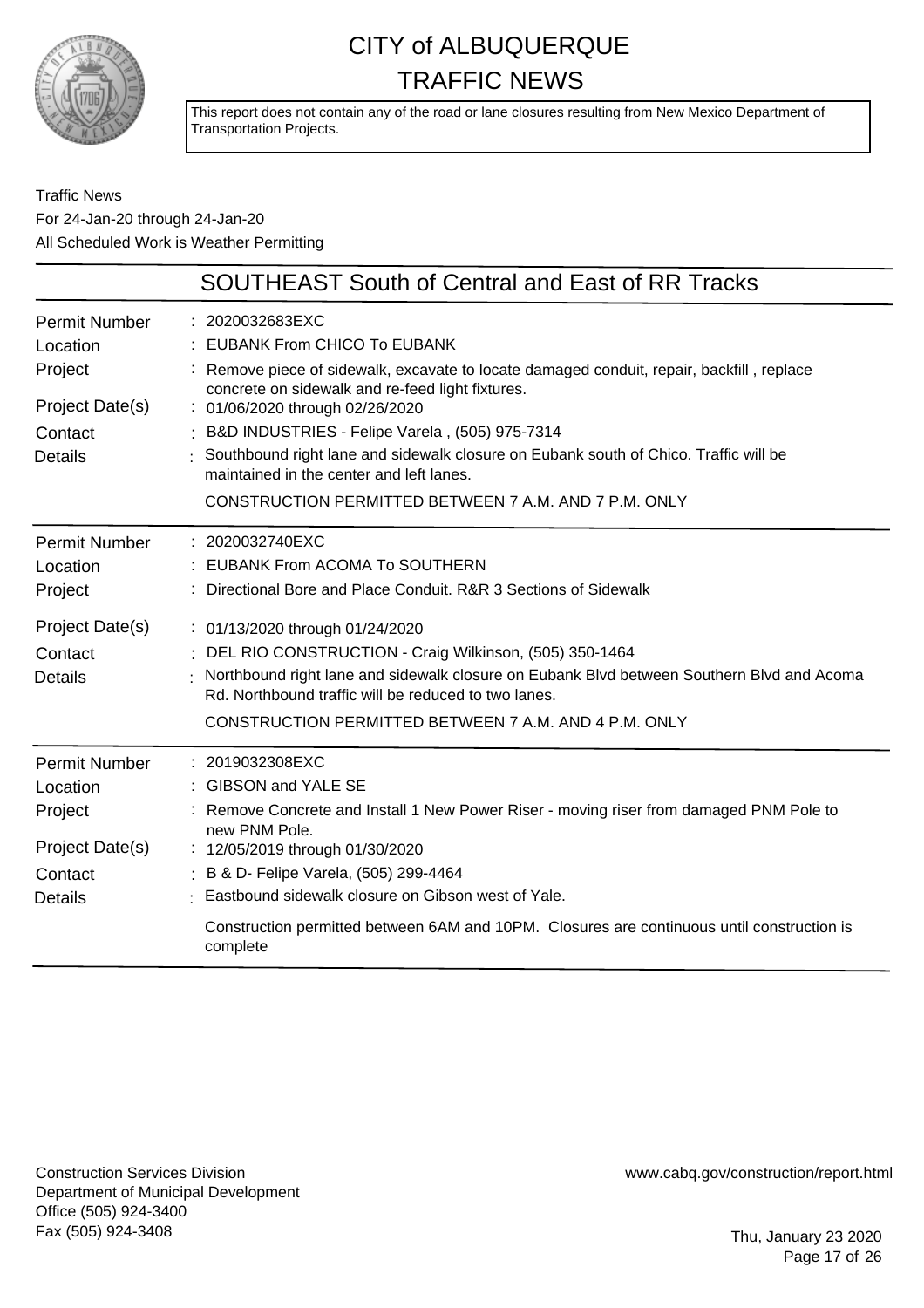

This report does not contain any of the road or lane closures resulting from New Mexico Department of Transportation Projects.

Traffic News For 24-Jan-20 through 24-Jan-20 All Scheduled Work is Weather Permitting

|                                                                                             | <b>SOUTHEAST South of Central and East of RR Tracks</b>                                                                                                                                                                                                                                                                                                                                                                                                           |
|---------------------------------------------------------------------------------------------|-------------------------------------------------------------------------------------------------------------------------------------------------------------------------------------------------------------------------------------------------------------------------------------------------------------------------------------------------------------------------------------------------------------------------------------------------------------------|
| <b>Permit Number</b><br>Location<br>Project                                                 | : 2019032516SU<br>KATHRYN From GEORGIA To INDIANA<br>: Groundwater sampling activities.                                                                                                                                                                                                                                                                                                                                                                           |
| Project Date(s)<br>Contact<br><b>Details</b>                                                | : 01/06/2020 through 01/24/2020<br>EA ENGINEERING - Carlos Montoya, (505) 224-9013<br>Total closure of Kathryn Ave between Georgia St. and Indiana St.<br><b>Follow Detour</b>                                                                                                                                                                                                                                                                                    |
| <b>Permit Number</b><br>Location<br>Project                                                 | : 2020032693EXC<br>MORNINGSIDE From PROSPECT To CUTLER<br>Bore New fiber to address.                                                                                                                                                                                                                                                                                                                                                                              |
| Project Date(s)<br>Contact<br><b>Details</b>                                                | : 01/15/2020 through 01/24/2020<br>KELLY CABLE - James Richardson, (505) 280-4383<br>Northbound right lane closure on Morningside south of Prospect.<br>Eastbound right lane and sidewalk closure on Prospect east of Morningside.<br>Two way traffic at the intersection will be maintained by flagging operation.<br>LANE CLOSURE FROM 9 A.M. TO 4 P.M. ONLY.<br>This traffic control setup includes a flagging operation, use caution and be prepared to stop. |
| <b>Permit Number</b><br>Location<br>Project<br>Project Date(s)<br>Contact<br><b>Details</b> | 2019032350EXC<br>SAN MATEO and KATHRYN<br>: Had to cut concrete and dig pit for 1,800 and 1,500 pair damage. Emergency<br>: 12/06/2019 through 02/14/2020<br>KELLY CABLE - James Richardson, (505) 280-4383<br>Construction permitted between 6AM and 10PM. Closures are continuous until construction is<br>complete                                                                                                                                             |
|                                                                                             | Emergency utility work. Various lanes closed and potential sidewalk closures. Seek alternate<br>route.<br>Southbound right lane and sidewalk closure on San Mateo north and south of Kathryn.<br>Eastbound right turn lane closure on Kathryn west of San Mateo.                                                                                                                                                                                                  |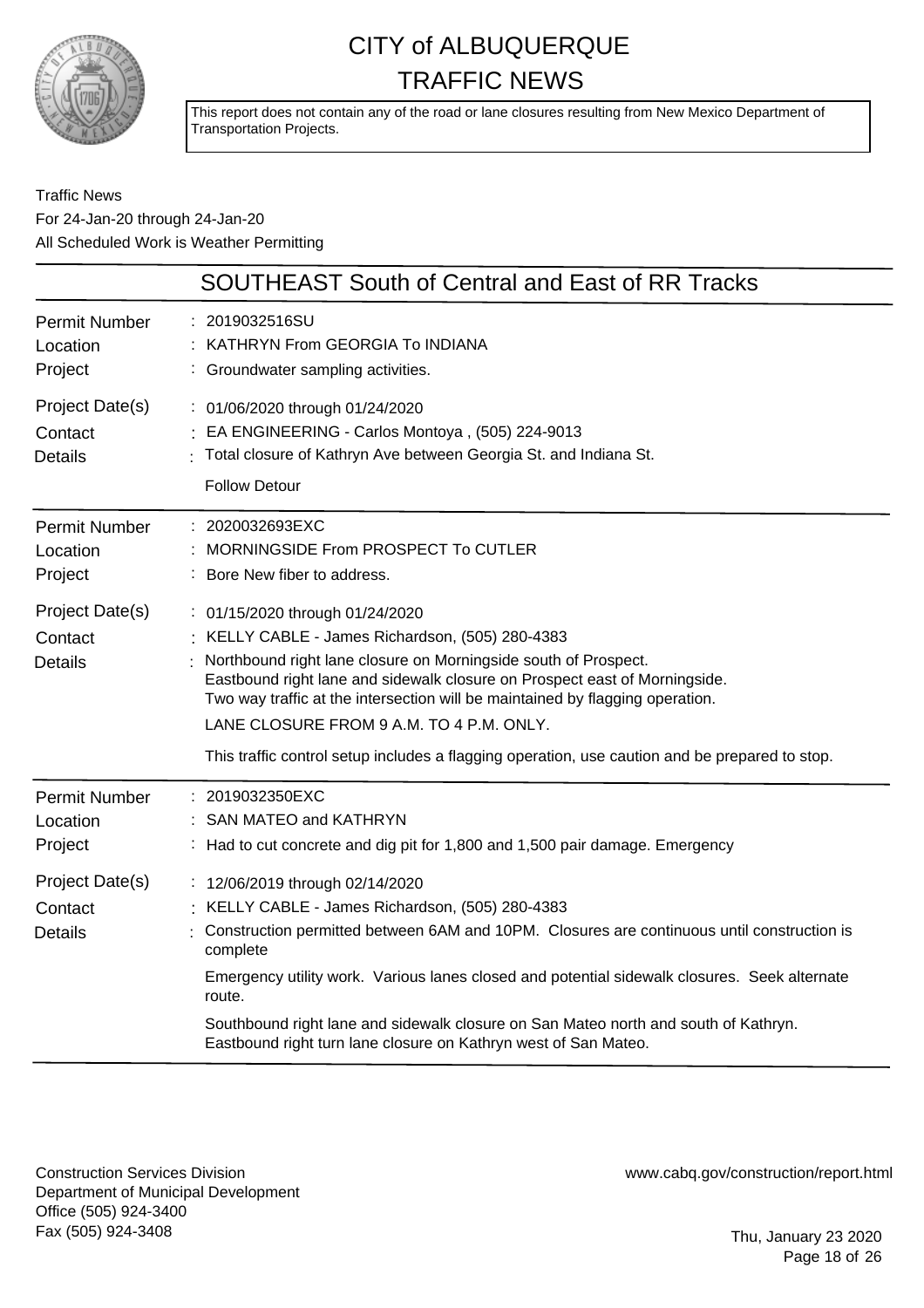

This report does not contain any of the road or lane closures resulting from New Mexico Department of Transportation Projects.

### Traffic News For 24-Jan-20 through 24-Jan-20 All Scheduled Work is Weather Permitting

|                                              | <b>SOUTHEAST South of Central and East of RR Tracks</b>                                                                                                                                                                                                                                                |
|----------------------------------------------|--------------------------------------------------------------------------------------------------------------------------------------------------------------------------------------------------------------------------------------------------------------------------------------------------------|
| <b>Permit Number</b><br>Location<br>Project  | : 2020032887EXC<br>: SAN MATEO From HAINES To LOMAS<br>: New Construction. Directional bore. Install HDPE conduit.                                                                                                                                                                                     |
| Project Date(s)<br>Contact<br><b>Details</b> | : 01/20/2020 through 02/10/2020<br>: ADB - Brad Melton, (314) 724-2067<br>: Southbound right lane and sidewalk closure on San Mateo Blvd between Haines Ave (I40) and<br>Lomas Blvd. Southbound traffic will be reduced to two lanes in 400 ft. intervals.<br>LANE CLOSURE FROM 9 A.M. TO 4 P.M. ONLY. |
| <b>Permit Number</b><br>Location<br>Project  | : 2019032512SU<br>: SAN PEDRO From EASTERN To GIBSON<br>: Groundwater sampling activities.                                                                                                                                                                                                             |
| Project Date(s)<br>Contact<br><b>Details</b> | : 01/06/2020 through 01/24/2020<br>: EA ENGINEERING - Carlos Montoya, (505) 224-9013<br>Median closure on San Pedro between Gibson and Eastern.<br>LANE CLOSURE FROM 9:00 AM to 4:00 PM ONLY                                                                                                           |
| <b>Permit Number</b><br>Location<br>Project  | : 2019032510SU<br>: SAN PEDRO From GIBSON To RIDGECREST<br>: Groundwater sampling activities.                                                                                                                                                                                                          |
| Project Date(s)<br>Contact<br><b>Details</b> | : 01/06/2020 through 01/24/2020<br>: EA ENGINEERING - Carlos Montoya, (505) 224-9013<br>Double northbound lane closure on San Pedro Dr. between Ridgecrest and Gibson. Two-way<br>traffic will be maintained in the southbound lanes.<br>LANE CLOSURE FROM 7:00 AM to 7:00 PM ONLY                     |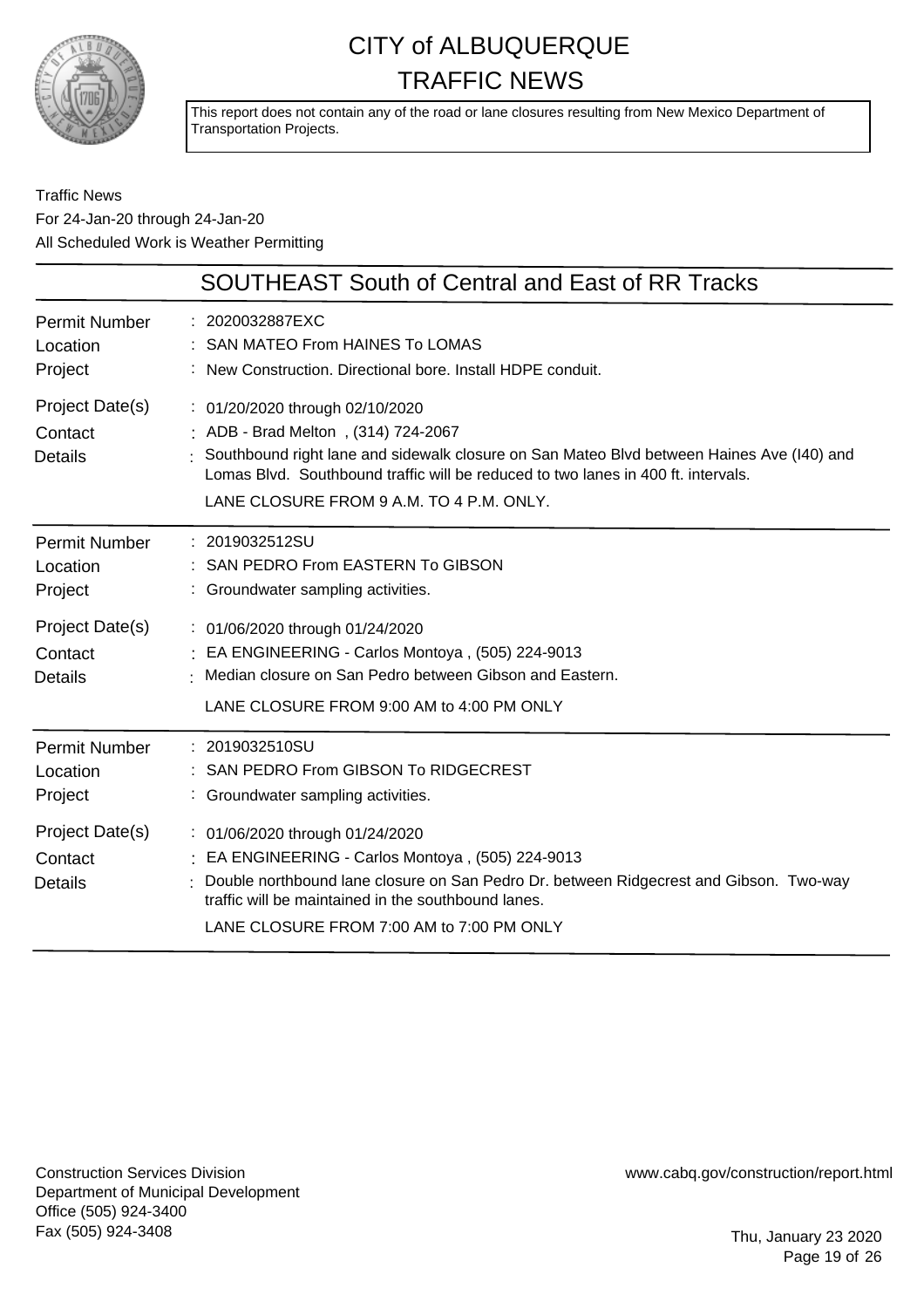

This report does not contain any of the road or lane closures resulting from New Mexico Department of Transportation Projects.

### Traffic News For 24-Jan-20 through 24-Jan-20 All Scheduled Work is Weather Permitting

|                                                                                             | <b>SOUTHEAST South of Central and East of RR Tracks</b>                                                                                                                                                                                                                                                                                                                                                                                       |
|---------------------------------------------------------------------------------------------|-----------------------------------------------------------------------------------------------------------------------------------------------------------------------------------------------------------------------------------------------------------------------------------------------------------------------------------------------------------------------------------------------------------------------------------------------|
| <b>Permit Number</b><br>Location<br>Project                                                 | : 2020032878EXC<br>SOUTHERN From EUBANK To SOUTHERN<br>: LOCATE GAS LINE FOR CONTRACTOR WORKING IN AREA EB SINGLE LANE CLOSURE                                                                                                                                                                                                                                                                                                                |
| Project Date(s)<br>Contact<br><b>Details</b>                                                | : 01/21/2020 through 01/24/2020<br>: NM GAS- Rebecca Krajicek, (505) 697-3127<br>: Northbound right turn lane closure on Eubank south of Southern.<br>Eastbound right lane and sidewalk closure on Southern east of Eubank.<br>LANE CLOSURE FROM 9 A.M. TO 4 P.M. ONLY.                                                                                                                                                                       |
| <b>Permit Number</b><br>Location<br>Project<br>Project Date(s)<br>Contact<br><b>Details</b> | : 2019032575EXC<br>: LOUISIANA From TRUMBULLTo GIBSON<br>: New Construction. Directional bore. Install HDPE conduit.<br>: 01/02/2020 through 01/31/2020<br>ADB - Brad Melton, (314) 724-2067<br>Phase I: Eastbound thru lane and sidewalk closure on Trumbull Ave between Louisiana Blvd<br>and Dallas St. in two block intervals. (7AM to 7PM)<br>Phase II: Northbound right lane and sidewalk closure on Louisiana Blvd between Gibson Blvd |
| <b>Permit Number</b><br>Location<br>Project                                                 | and Trumbull Ave in 1600 ft. intervals. (7AM to 4PM)<br>: 2020032880EXC<br>: WYOMING From LOMAS To TRUMBULL<br>: Mobile fiber pulling operation                                                                                                                                                                                                                                                                                               |
| Project Date(s)<br>Contact<br><b>Details</b>                                                | : 01/20/2020 through 02/07/2020<br>: ADB - Brad Melton, (314) 724-2067<br>Mobile fiber pulling operation on Trumbull between Eubank and Wyoming, Wyoming between<br>Trumbull and Marquette, Marquette between Wyoming and Virginia, and Virginia between<br>Marquette and Lomas.<br>Expect short term outside lane, parking lane, and sidewalk closures.<br>CONSTRUCTION PERMITTED BETWEEN 7 A.M. AND 7 P.M. ONLY                             |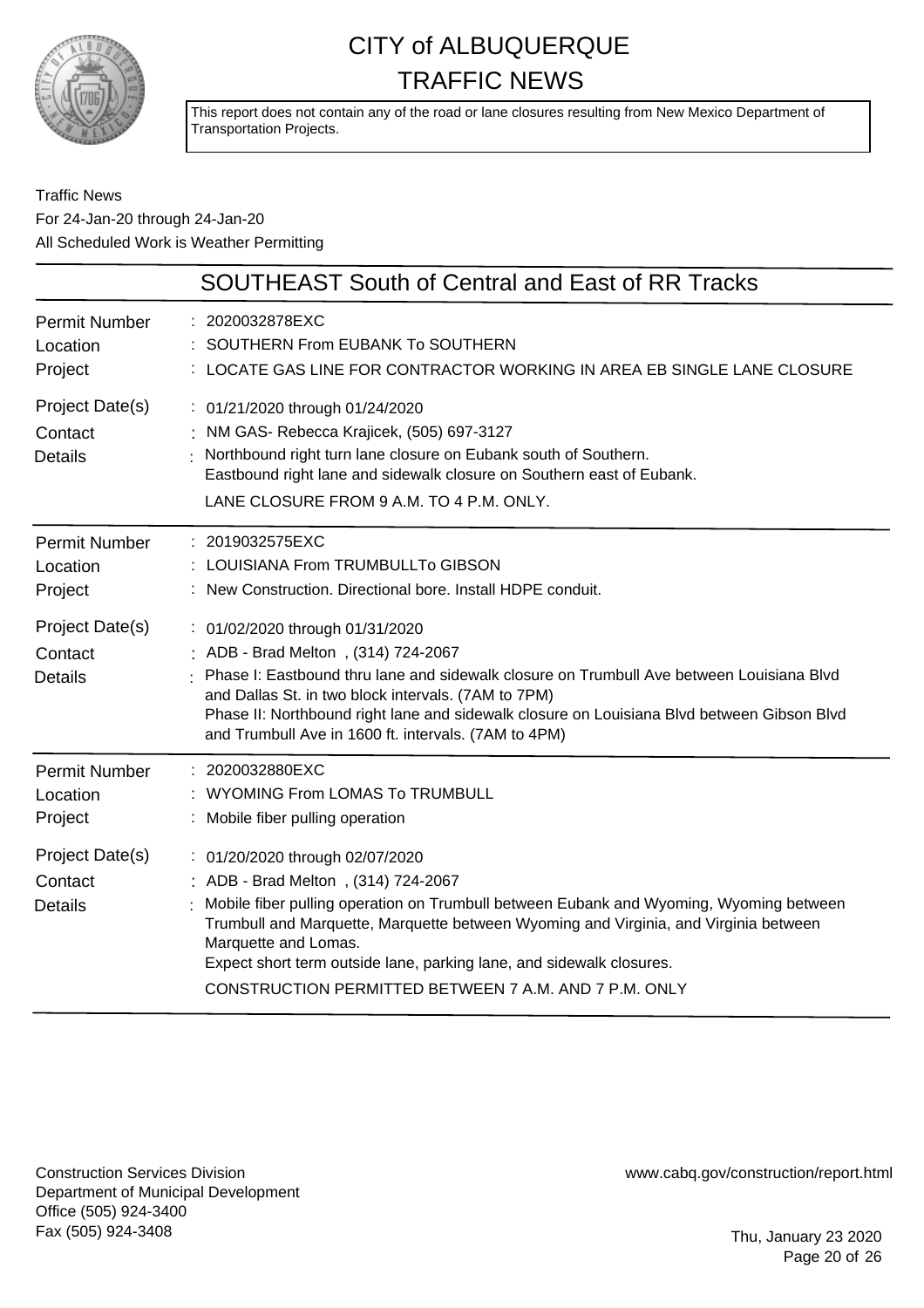

This report does not contain any of the road or lane closures resulting from New Mexico Department of Transportation Projects.

Traffic News For 24-Jan-20 through 24-Jan-20 All Scheduled Work is Weather Permitting

|                                              | <b>SOUTHEAST South of Central and East of RR Tracks</b>                                                                                                                                                                                                                                                                                                                                                                                                                                                                                                                                                                                                                                                                                                                             |
|----------------------------------------------|-------------------------------------------------------------------------------------------------------------------------------------------------------------------------------------------------------------------------------------------------------------------------------------------------------------------------------------------------------------------------------------------------------------------------------------------------------------------------------------------------------------------------------------------------------------------------------------------------------------------------------------------------------------------------------------------------------------------------------------------------------------------------------------|
| Permit Number<br>Location<br>Project         | : 2020032805EXC<br>ZUNI From WASHINGTON To JACKSON<br>: Pot hole utilities with a Vac truck.                                                                                                                                                                                                                                                                                                                                                                                                                                                                                                                                                                                                                                                                                        |
| Project Date(s)<br>Contact<br><b>Details</b> | : 01/22/2020 through 01/29/2020<br>: COBB FENDLEY- Freddie Jaramillo, (505) 918-8100<br>Phase 1: Westbound lane closure on Zuni west of Washington.<br>Phase 2: Eastbound, Westbound left turn lane closures and Eastbound left lane closure using<br>Truck Mounted Arrow Board Mobile operation on Zuni at its intersection with Jackson.<br>Phase 3: Southbound parking lane closure on Madison south of Zuni.<br>Phase 4: Southbound parking lane closure on Jefferson north of Jefferson.<br>Westbound parking lane closure on Zuni Rd west of Jefferson.<br>Phase 5: Westbound parking lane closure on Zuni Rd. west of Adams.<br>Southbound parking lane closure on Adams north Zuni.<br>LANE CLOSURE FROM 6 A.M. to 10 P.M. ONLY<br>LANE CLOSURE FROM 9 A.M. TO 4 P.M. ONLY. |
| <b>Permit Number</b><br>Location<br>Project  | : 2019032201EXC<br>: ZUNI From SAN PEDRO To San Mateo<br>: DIRECTIONAL BORE INSTALL HDPE CONDUIT                                                                                                                                                                                                                                                                                                                                                                                                                                                                                                                                                                                                                                                                                    |
| Project Date(s)<br>Contact<br><b>Details</b> | : 12/23/2019 through 01/24/2020<br>: ADB - Brad Melton, (314) 724-2067<br>Phase I: Westbound right lane, bike lane, and sidewalk closure on Zuni Rd. between San Mateo<br>Blvd and San Pedro Dr., in 800 ft. intervals.<br>Phase II: Northbound right lane and sidewalk closure on San Pedro Dr. between Zuni Rd. and<br>Acoma Rd.<br>CONSTRUCTION PERMITTED BETWEEN 7 A.M. AND 7 P.M. ONLY<br>WATCH FOR BIKES! BICYCLISTS ARE ALLOWED USE OF FULL LANE.                                                                                                                                                                                                                                                                                                                            |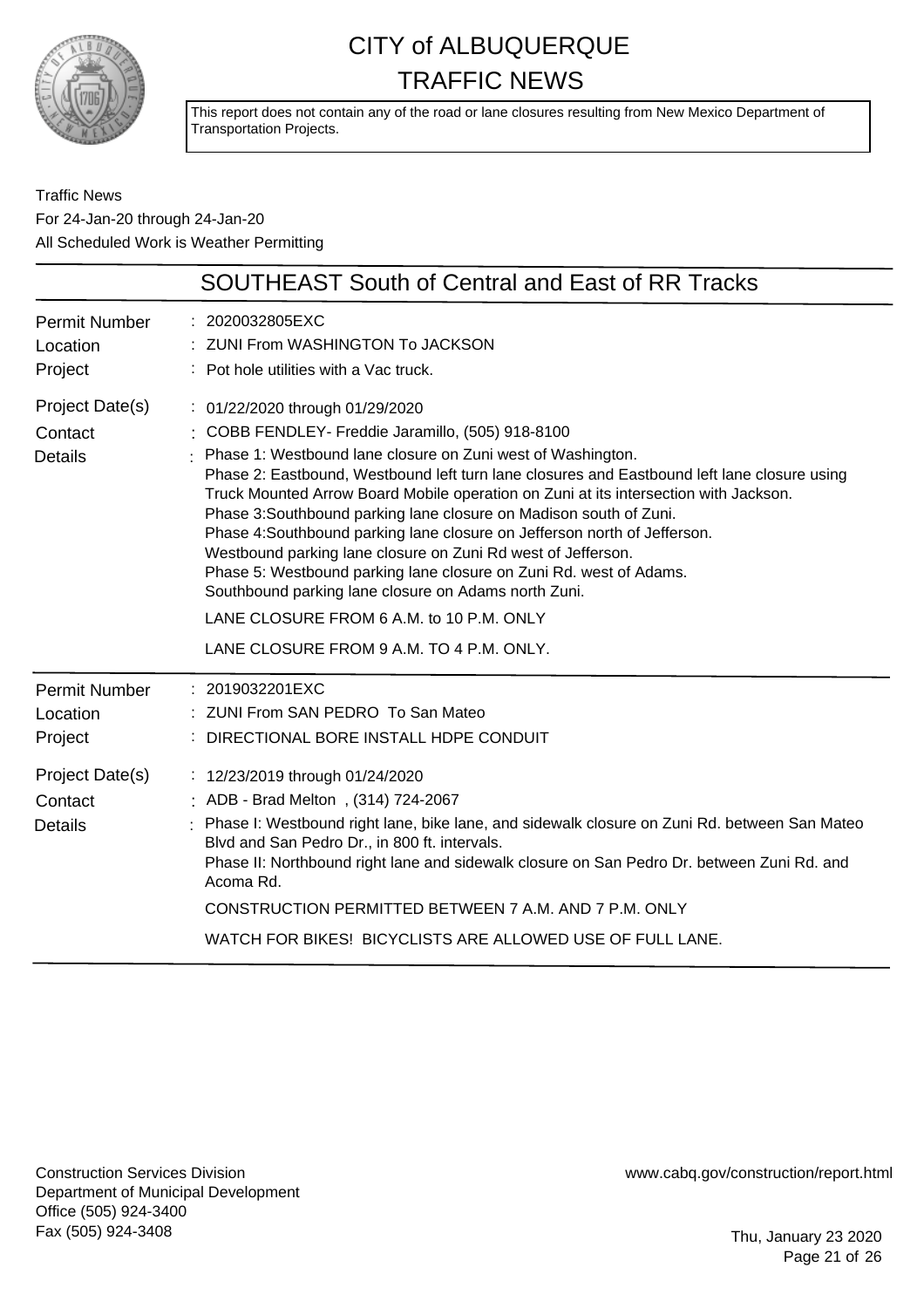

This report does not contain any of the road or lane closures resulting from New Mexico Department of Transportation Projects.

### Traffic News For 24-Jan-20 through 24-Jan-20 All Scheduled Work is Weather Permitting

|                                              | <b>SOUTHWEST South of Central and West of RR Tracks</b>                                                                                                                                                                                                                                                                             |
|----------------------------------------------|-------------------------------------------------------------------------------------------------------------------------------------------------------------------------------------------------------------------------------------------------------------------------------------------------------------------------------------|
| <b>Permit Number</b><br>Location<br>Project  | 2020032850EXC<br>14TH and COAL SW<br>: Auger Borings for Soil Sampling and Temporary Monitor Well Installation.                                                                                                                                                                                                                     |
| Project Date(s)<br>Contact<br><b>Details</b> | : 01/24/2020 through 01/24/2020<br>TERRACON - Stenson Lee, (505) 409-2331<br>Eastbound total closure on Coal east of 14th St.<br>Northbound parking lane closure on 14th St. at its intersection with Coal.<br>LANE CLOSURE FROM 9 A.M. TO 4 P.M. ONLY.<br>Follow detour                                                            |
| <b>Permit Number</b><br>Location<br>Project  | 2020032686EXC<br>2ND From MCKNIGHT To 2ND<br>: Remove and replace damaged conduit and light fixture on 2nd St.                                                                                                                                                                                                                      |
| Project Date(s)<br>Contact<br><b>Details</b> | : 01/06/2020 through 02/26/2020<br>: B & D- Felipe Varela, (505) 299-4464<br>Northbound left turn lane and sidewalk closure on 2nd St. north of McKnight.<br>CONSTRUCTION PERMITTED BETWEEN 7 A.M. AND 7 P.M. ONLY                                                                                                                  |
| <b>Permit Number</b><br>Location<br>Project  | : 2020032935EXC<br>2ND From ASPEN To HANNETT<br>: Inlet Repair                                                                                                                                                                                                                                                                      |
| Project Date(s)<br>Contact<br><b>Details</b> | : 01/22/2020 through 02/04/2020<br>TLC- Mark Aragon, (505) 761-9696<br>Northbound right lane and sidewalk closure on 2nd St. between Haines Ave and I40 eastbound<br>Frontage Rd. NB traffic will be reduced to one lane.<br>Construction permitted between 6AM and 10PM. Closures are continuous until construction is<br>complete |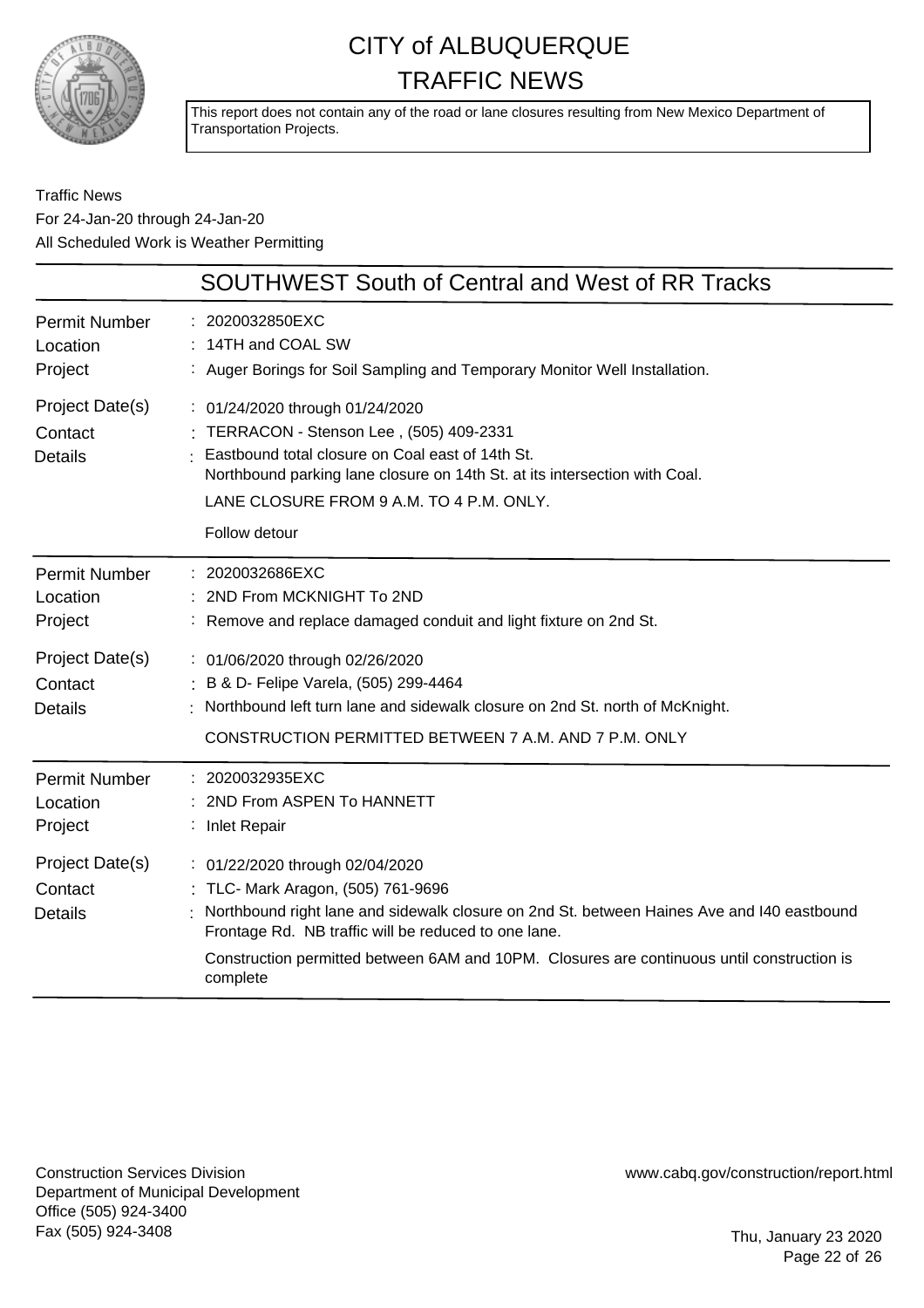

This report does not contain any of the road or lane closures resulting from New Mexico Department of Transportation Projects.

### Traffic News For 24-Jan-20 through 24-Jan-20 All Scheduled Work is Weather Permitting

| <b>SOUTHWEST South of Central and West of RR Tracks</b>                                     |                                                                                                                                                                                                                                                                                                                                                                                                                                                                                                            |  |
|---------------------------------------------------------------------------------------------|------------------------------------------------------------------------------------------------------------------------------------------------------------------------------------------------------------------------------------------------------------------------------------------------------------------------------------------------------------------------------------------------------------------------------------------------------------------------------------------------------------|--|
| <b>Permit Number</b><br>Location<br>Project                                                 | 2020032839EXC<br>BELLAMAH From 20TH To BELLAMAH<br><b>WORK ORDER# 631565</b>                                                                                                                                                                                                                                                                                                                                                                                                                               |  |
| Project Date(s)<br><b>Details</b>                                                           | : 01/20/2020 through 01/31/2020                                                                                                                                                                                                                                                                                                                                                                                                                                                                            |  |
| <b>Permit Number</b><br>Location<br>Project<br>Project Date(s)<br>Contact<br><b>Details</b> | : 2019032576EXC<br><b>BARCELONA To BLAKE</b><br>INSTALL OF WATER CONNECTIONS ROADWAY PAVING CURBS SIDEWALKS AND<br><b>VALLEY GUTTERS.</b><br>: 01/06/2020 through 01/24/2020<br>: SUNDANCE MECHANICAL - Carlos Speiss, (505) 345-2694<br>Westbound lane closure on Blake with westbound traffic being maintained in the center two way<br>left turn lane on Blake between Barcelona and Katrina.<br>Construction permitted between 6AM and 10PM. Closures are continuous until construction is<br>complete |  |
| <b>Permit Number</b><br>Location<br>Project                                                 | 2020032711EXC<br><b>BROADWAY From GOLD To CENTRAL</b><br>Street closure for Equipment and Material unloading                                                                                                                                                                                                                                                                                                                                                                                               |  |
| Project Date(s)<br>Contact<br><b>Details</b>                                                | : 01/13/2020 through 02/07/2020<br>KASSAM CONST. - Matt Ferreira, (505) 415-4568<br>Southbound right lane and sidewalk closure on Broadway Blvd between Central Ave and Gold<br>Ave.<br>Construction permitted between 6AM and 10PM. Closures are continuous until construction is<br>complete                                                                                                                                                                                                             |  |
| <b>Permit Number</b><br>Location<br>Project                                                 | : 2020032903EXC<br>1410 CENTRAL AVE SW<br>: EMERGENCY SERVICE LEAK                                                                                                                                                                                                                                                                                                                                                                                                                                         |  |
| Project Date(s)<br>Contact<br><b>Details</b>                                                | : 01/21/2020 through 01/28/2020<br>: ABCWUA- Fran Smull, (505) 259-3501<br>Emergency utility work. Various lanes closed and potential sidewalk closures. Seek alternate<br>route.<br>Eastbound parking lane closure on Central between 15th St. and 14th St.                                                                                                                                                                                                                                               |  |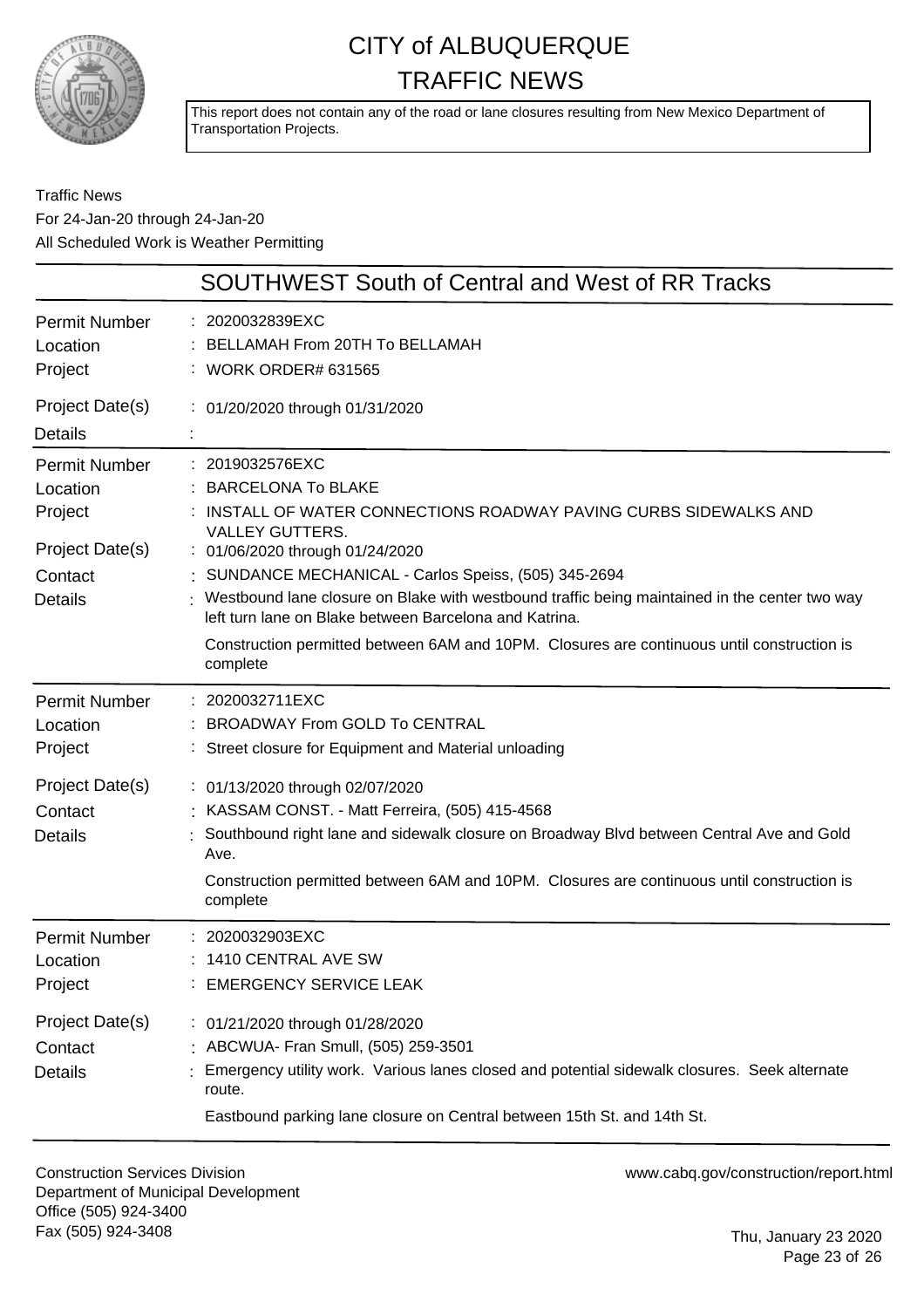

This report does not contain any of the road or lane closures resulting from New Mexico Department of Transportation Projects.

Traffic News For 24-Jan-20 through 24-Jan-20 All Scheduled Work is Weather Permitting

|                                                                                             | <b>SOUTHWEST South of Central and West of RR Tracks</b>                                                                                                                                                                                                                                                                                                                                                                                                                                                                                                                   |
|---------------------------------------------------------------------------------------------|---------------------------------------------------------------------------------------------------------------------------------------------------------------------------------------------------------------------------------------------------------------------------------------------------------------------------------------------------------------------------------------------------------------------------------------------------------------------------------------------------------------------------------------------------------------------------|
| <b>Permit Number</b><br>Location<br>Project                                                 | 2019031764SU<br><b>CENTRAL From 106TH To UNSER</b><br>: Landscape and Irrigation Installation for COA Median Project                                                                                                                                                                                                                                                                                                                                                                                                                                                      |
| Project Date(s)<br>Contact<br><b>Details</b>                                                | : 11/11/2019 through 07/08/2020<br>: LEE LANDSCAPES - Lee Scott, (505) 822-8722<br>Phase 1: Eastbound and Westbound left lane closures on Central between 106th St. and 98th<br>St.<br>Phase 2: Eastbound and Westbound left lane closures on Central between 98th St. and 86th St.<br>Phase 3: Eastbound and Westbound left lane closures on Central between 86th St. and Unser.<br>Traffic will be maintained in the right lanes in both direction in all three phases.<br>Closure per phase simultaneously not permitted.<br>LANE CLOSURE FROM 7:00 AM to 7:00 PM ONLY |
| <b>Permit Number</b><br>Location<br>Project<br>Project Date(s)<br>Contact<br><b>Details</b> | 2019032504EXC<br>GOLD From RAYNOLDS To 10TH<br>Remove Asphalt Roadway, Install New Waterline and Water Services - replace asphalt<br>roadway.<br>: 01/02/2020 through 02/03/2020<br>NM UNDERGROUND UTILITIES- Danny Montano, (505) 401-2187<br>: Total street closure on Gold between Reynolds and 10th St.<br>Construction permitted between 6AM and 10PM. Closures are continuous until construction is<br>complete<br>Follow detour                                                                                                                                    |
| <b>Permit Number</b><br>Location<br>Project<br>Project Date(s)<br>Contact<br><b>Details</b> | 2020032936EXC<br>1220 IRON AVE SW<br>: REPLACE SIDEWALK, DRIVEPAD AND ALLEY.<br>: 01/23/2020 through 02/12/2020<br>: IMM CONSTRUCTION - Ines Morales, (505) 331-1487<br>Eastbound sidewalk closure only on Iron between 13th St. and 12th St.<br>Alley closure south of Iron between 13th St. and 12th St.<br>Construction permitted between 6AM and 10PM. Closures are continuous until construction is<br>complete                                                                                                                                                      |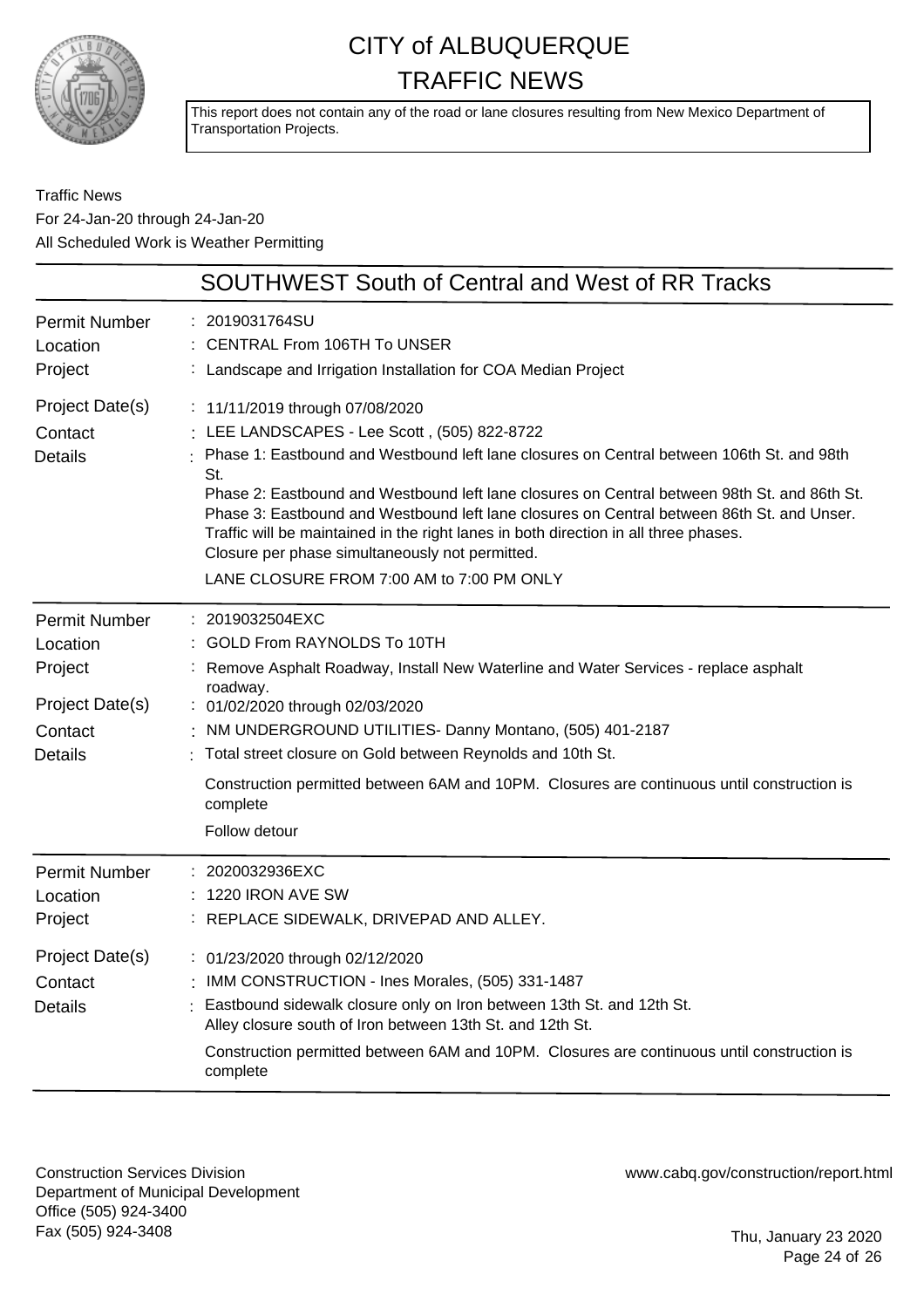

This report does not contain any of the road or lane closures resulting from New Mexico Department of Transportation Projects.

### Traffic News For 24-Jan-20 through 24-Jan-20 All Scheduled Work is Weather Permitting

|                                              | <b>SOUTHWEST South of Central and West of RR Tracks</b>                                                                                                                                                                                                                                                                                                                                                                                                                                    |
|----------------------------------------------|--------------------------------------------------------------------------------------------------------------------------------------------------------------------------------------------------------------------------------------------------------------------------------------------------------------------------------------------------------------------------------------------------------------------------------------------------------------------------------------------|
| <b>Permit Number</b><br>Location<br>Project  | 2020032858EXC<br><b>MOUNTAIN From MOUNTAIN To 12TH</b><br>: Adjust existing manhole and valve box frame and covers to new roadway grade.                                                                                                                                                                                                                                                                                                                                                   |
| Project Date(s)<br>Contact<br><b>Details</b> | : 01/20/2020 through 01/29/2020<br>NM UNDERGROUND UTILITIES- Danny Montano, (505) 401-2187<br>Phase 1: Eastbound total closure on Mountain between 12th St. and Rio Grande. Closure<br>interval will be from one traffic signal to another.<br>Phase 2: Westbound total closure on Mountain between Rio Grande and 12th St. Closure<br>interval will be from one traffic signal to another.<br>LANE CLOSURE FROM 9 A.M. TO 4 P.M. ONLY.<br>Follow detour                                   |
| <b>Permit Number</b><br>Location<br>Project  | : 2020032847EXC<br>: SILVER From 7TH To 8TH<br>: Replace Drive Pad.                                                                                                                                                                                                                                                                                                                                                                                                                        |
| Project Date(s)<br>Contact<br><b>Details</b> | : 01/21/2020 through 02/03/2020<br>FRANKLIN'S EARTHMOVING - Hector Perez, (505) 991-2200<br>: Eastbound total closure on Silver between 8th St. and 7th St.<br>LANE CLOSURE FROM 9 A.M. TO 6 P.M. ONLY.<br>Follow detour                                                                                                                                                                                                                                                                   |
| <b>Permit Number</b><br>Location<br>Project  | : 2019032604EXC<br>: TIJERAS From 4TH To COPPER<br>: Fiber Optic Connection for Abq city hall                                                                                                                                                                                                                                                                                                                                                                                              |
| Project Date(s)<br>Contact<br>Details        | : 01/21/2020 through 02/04/2020<br>: MWI- Christina J. Mahboub, (505) 508-0744<br>$\pm$ Alternating closures on 4th between Copper and Tijeras, and Tijeras at 4th St.<br>Total closure of 4th St. between Copper Ave and Tijeras Ave.<br>Eastbound inside then outside lane, parking lane, and sidewalk closure on Tijeras at 4th St.<br>Eastbound Tijeras will be reduced to one lane.<br>Sidewalk closure on Copper at 4th St.<br>CONSTRUCTION PERMITTED BETWEEN 7 A.M. AND 7 P.M. ONLY |